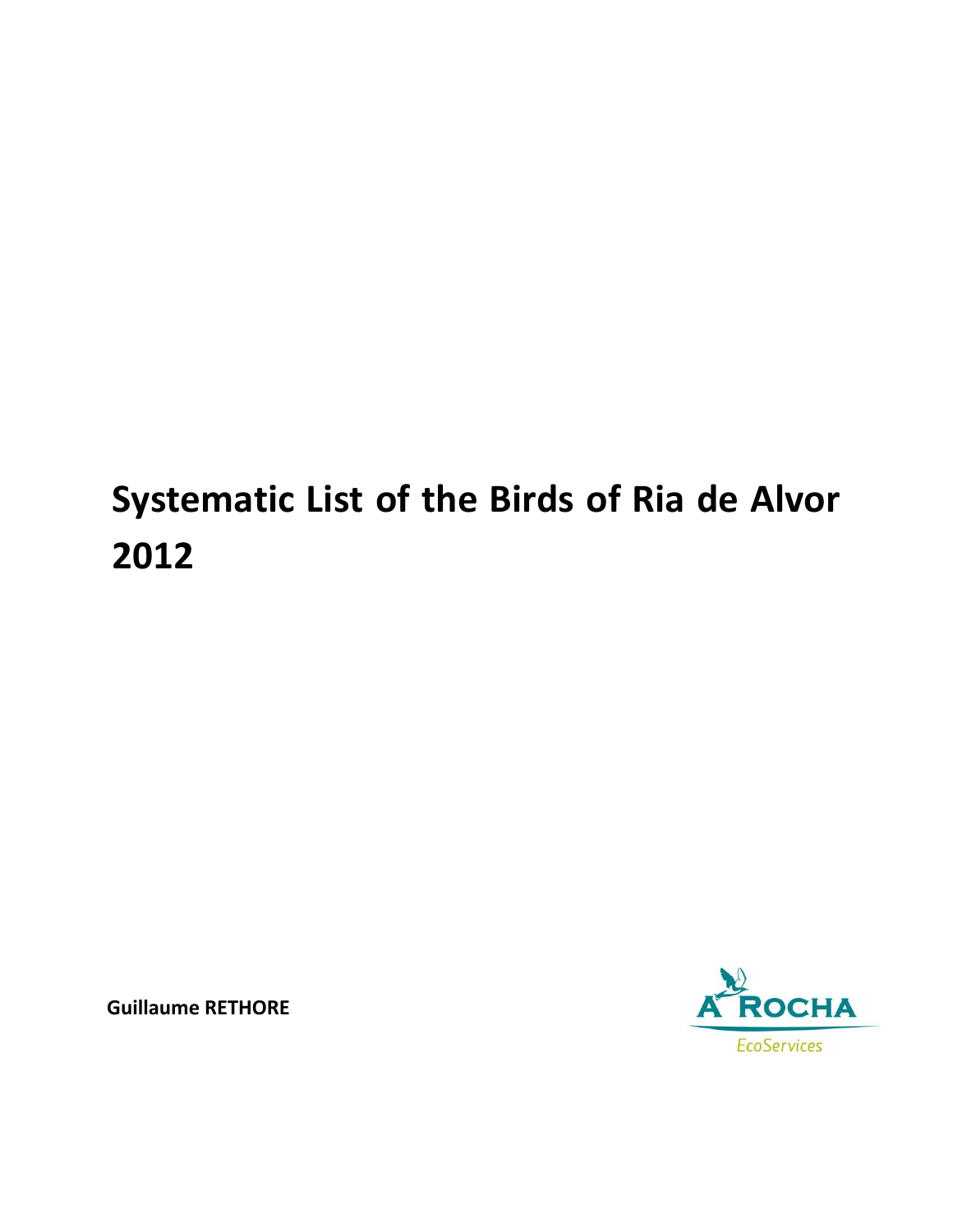A total of 169 species of birds, out of the 310 seen, were registered at Ria de Alvor in 2011 and 2 new species were added to the list: Rose-coloured Starling (*Pastor roseus*) and Common Pet Parakeet (*Melopsittacus undulatus*).

Highlights for 2012 were: the presence of a male Lesser Kestrel (*Falco naumanni*), the last sighting being 14 years ago and the long stay (at least 2 months) of a female Red-breasted Merganser (*Mergus serrator*), the last one being recorded 5 years ago.

Other interesting records were: Brent Goose (*Branta bernicla*) and Night Heron (*Nycticorax nycticorax*), the last record for these species was in 2004; Goldcrest (*Regulus regulus*) and Firecrest (*Regulus ignicapilla*), last seen in 2006, a male Merlin (*Falco columbarius*) and a Purple Swamphen (*Porphyrio porphyrio*), last seen in 2007.

A few Flamingos (*Phoenicopterus roseus*), Spoonbills (*Platalea leucorodia*), waders and gulls carrying rings were noted this year and a pair of Red-rumped Swallows (*Cecropis daurica*) bred successfully at Cruzinha for the first time.

## **The complete bird list for 2012 is described below.**

**Brent Goose** (*Branta bernicla*): 1 at the Western Marsh on the 19<sup>th</sup> of December.

**Shelduck** (*Tadorna tadorna*): 1 at the Western Marsh on the 14<sup>th</sup> of December.

**Mallard** (*Anas platyrhynchos*): Present all year.

Gadwall (*Anas strepera*): 3 on the 29<sup>th</sup> of February and 1 on the 13<sup>th</sup> of November, all at Abicada.

Shoveler (*Anas clypeata*): Present from January to late April, with a maximum of 30 on the 13<sup>th</sup> of March at Abicada, then present from the end of September until the end of the year, with a maximum of 51 on the  $9<sup>th</sup>$  of December at Abicada.



**Teal** (*Anas crecca*): Present from January to late April, with a maximum of 63 on the 31<sup>st</sup> of January at the Western Marsh, then, present from mid-November until the end of the year, with a maximum of 117 on the  $9<sup>th</sup>$  of December at Abicada.



**Common Scoter** (*Melanitta nigra*): Between 1 and 2 birds present in Alvor harbour and the estuary from the  $9^{th}$  until the  $19^{th}$  of December.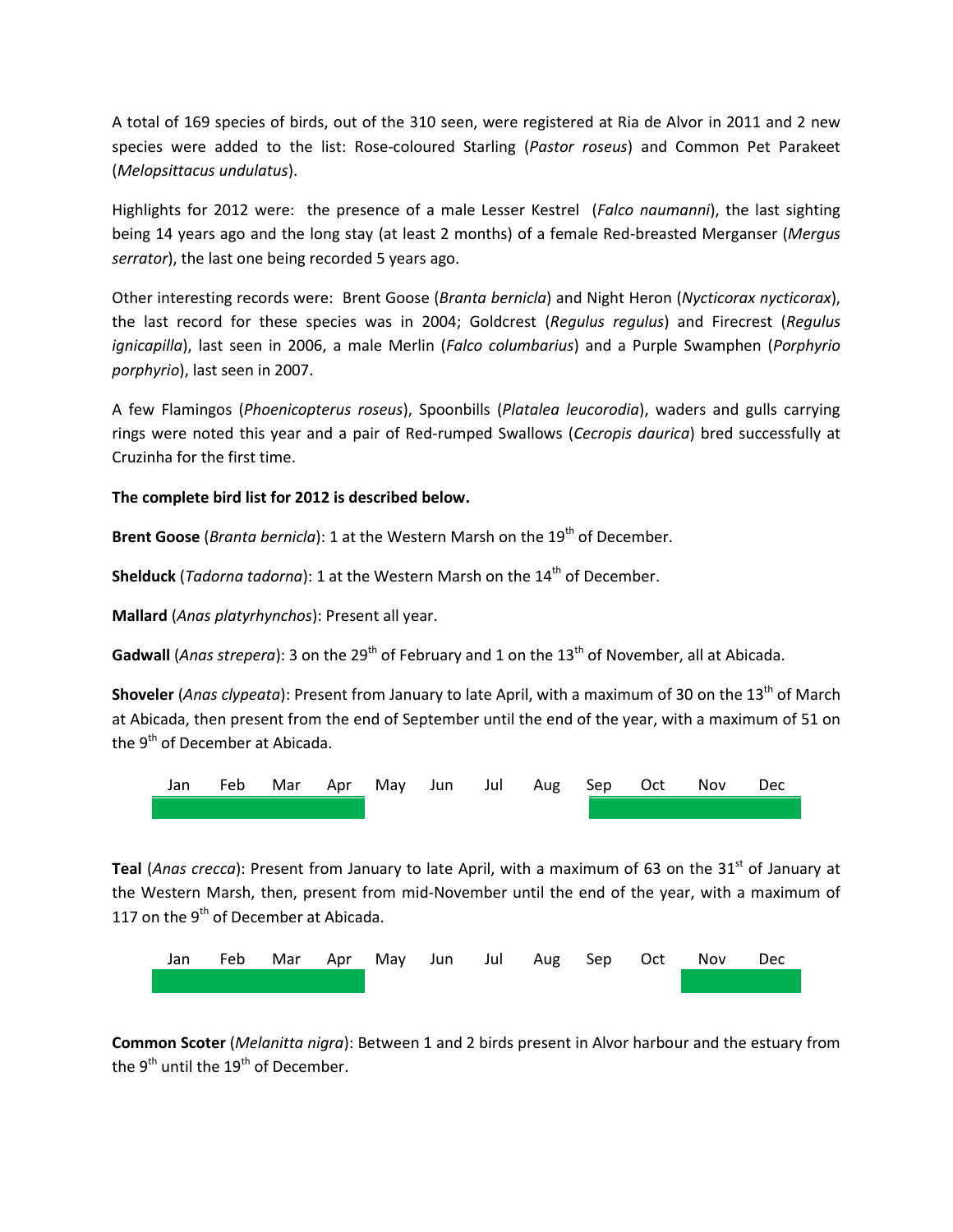**Red-breasted Merganser** (*Mergus serrator*): 1 female sighted in Alvor harbour on the 7<sup>th</sup> of January. Then 1 female present from the  $31<sup>st</sup>$  of October until the end of the year; at Alvor harbour and the estuary.

**Red-legged Partridge** (*Alectoris rufa*): Present all year.

**Quail** (*Coturnix coturnix*): First heard on the 23<sup>rd</sup> of February, then, present from April until the beginning of July.



**Little Grebe** (*Tachybaptus ruficollis*): Present from January to the end of April with a maximum of 6 birds on the 2<sup>nd</sup> of January, and then present from the beginning of August until the end of the year.



**Gannet** (*Morus bassanus*): A few records in February, March, April and June, then, present from September until the end of the year. Species sometimes difficult to detect in the Western Marsh.



**Cormorant** (*Phalacrocorax carbo*): Present from January until the end of April with a maximum of 142 on the 17<sup>th</sup> of February at the Western Marsh. Then, present from September until the end of the year, with a maximum of about 200 on the  $5<sup>th</sup>$  of December.



**Night Heron** (*Nycticorax nycticorax*): 1 heard at Cruzinha on the 26<sup>th</sup> of August.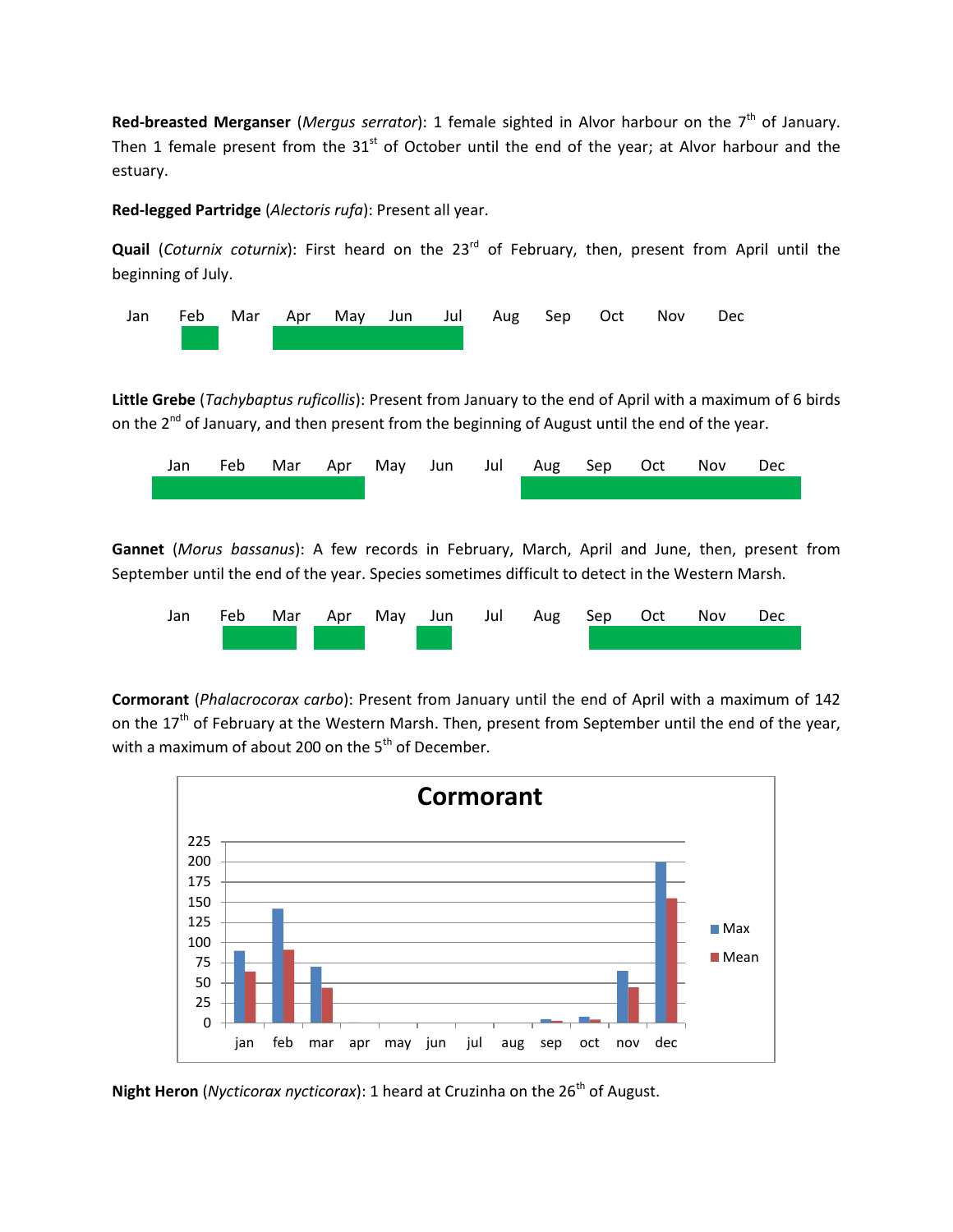**Cattle Egret** (*Bubulcus ibis*): Present all year.

**Little Egret** (*Egretta garzetta*): Present all year; maximum of 38 at the Western Marsh in December.



**Great Egret** (*Casmerodius albus*): 1 at Abicada on the 27<sup>th</sup> of October.

**Grey Heron** (*Ardea cinerea*): Present all year, but in smaller numbers from April to August; maximum of 29 in January.



**White Stork** (*Ciconia ciconia*): Present all year; maximum of 77 at Abicada in January.

**Black Stork** (*Ciconia nigra*): 1 at the Western Marsh, flying eastward on the 14<sup>th</sup> of November.

**Glossy Ibis** (*Plegadis falcinellus*): Up to 10 birds present at Abicada between February and the beginning of May. Then 7 at the Western Marsh at the end of July.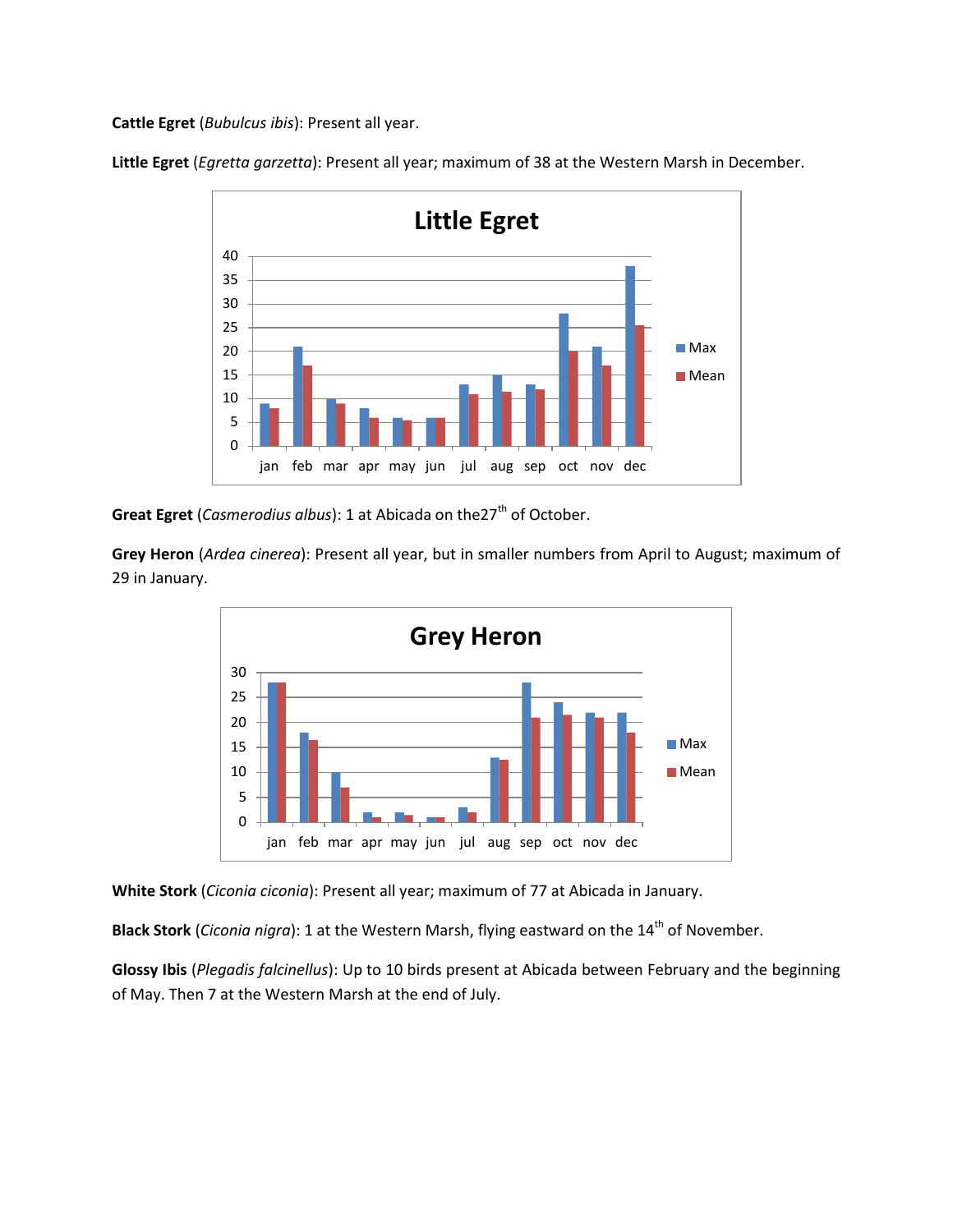

**Spoonbill** (*Platalea leucorodia*): Present all year, but in smaller numbers from April to August; maximum of 17 at Abicada on the  $2^{nd}$  of May and 40 in the same site on October. Nine ringed birds have been controlled over the year (8 from the Netherlands and 1 from Spain).



**Greater Flamingo** (*Phoenicopterus roseus*): Present from January until the beginning of May, with a maximum of 18 on the 19<sup>th</sup> of March. Then, a few observations during the summer: 3 on the 18<sup>th</sup> of June, 7 on the 5<sup>th</sup> of July and 1 on the 29<sup>th</sup> of July. Eight ringed birds have been controlled over the year (7 from Spain and 1 from Italy).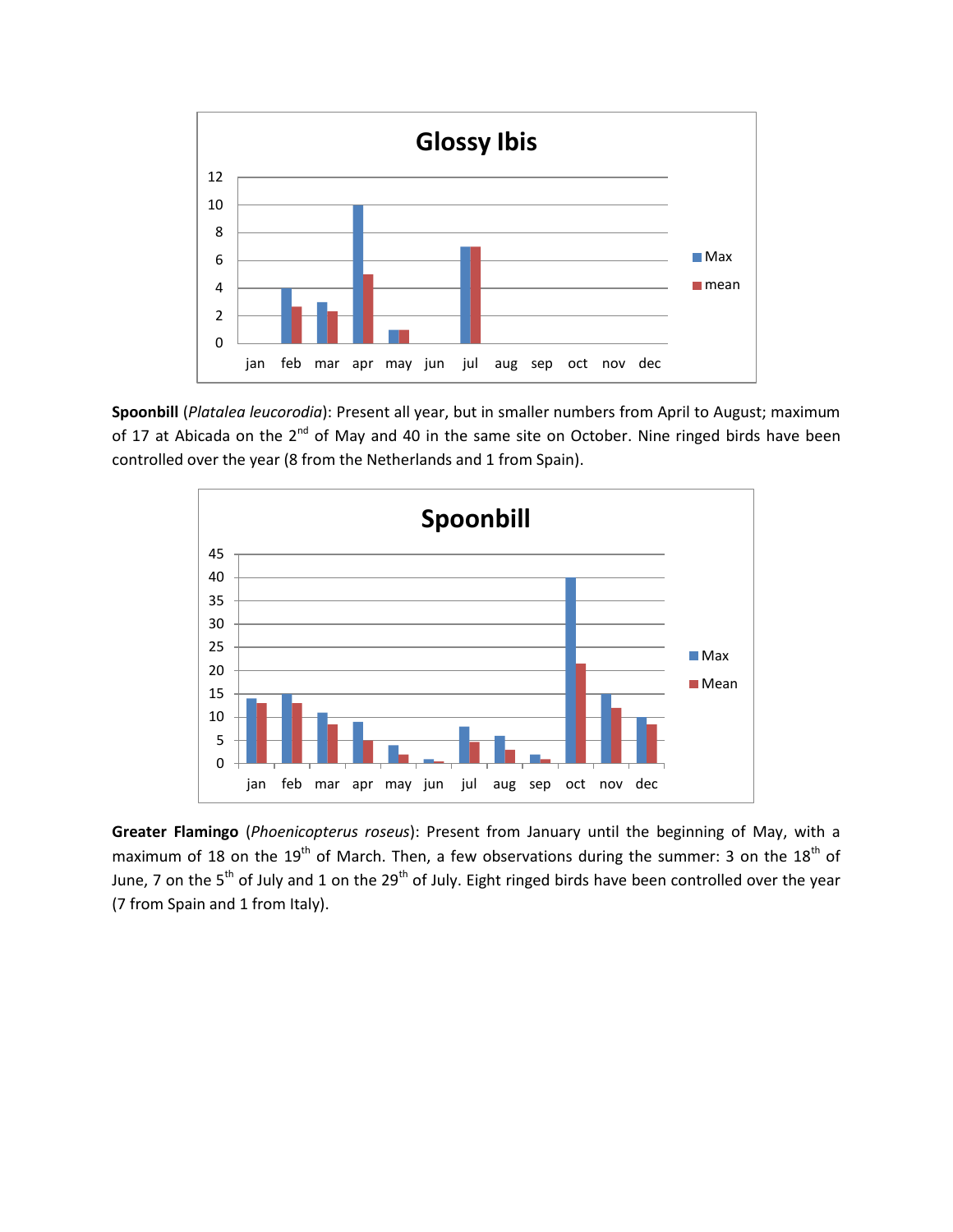

**Osprey** (*Pandion haliaetus*): Present from January to the end of March. Then, from the end of September until the end of the year, with a maximum of 3 birds seen on the  $9<sup>th</sup>$  of October.



**Short-toed Eagle** (*Circaetus gallicus*): First sighting on the 13<sup>th</sup> of March, then seen weekly until the beginning of May. A few sightings during the summer: 1 on the 14<sup>th</sup> of June and 2 in July. 1 late sighting on the 2<sup>nd</sup> of December at Abicada.



Booted Eagle (Aquila pennata): 1<sup>st</sup> sightings of the year on the 19<sup>th</sup> of January, then seen weekly between the 20<sup>th</sup> of September and the 29<sup>th</sup> of November, with a maximum of 5 together at Abicada on the 26<sup>th</sup> of September.



Red Kite (*Milvus milvus*): 3 on the 1<sup>st</sup> and 2 on the 6<sup>th</sup> of November flying over Cruzinha and 1 at Abicada on the 2<sup>nd</sup> of December.

Black Kite (Milvus migrans): 1 sighting in 2012; 1 bird on the 25<sup>th</sup> of August at Abicada.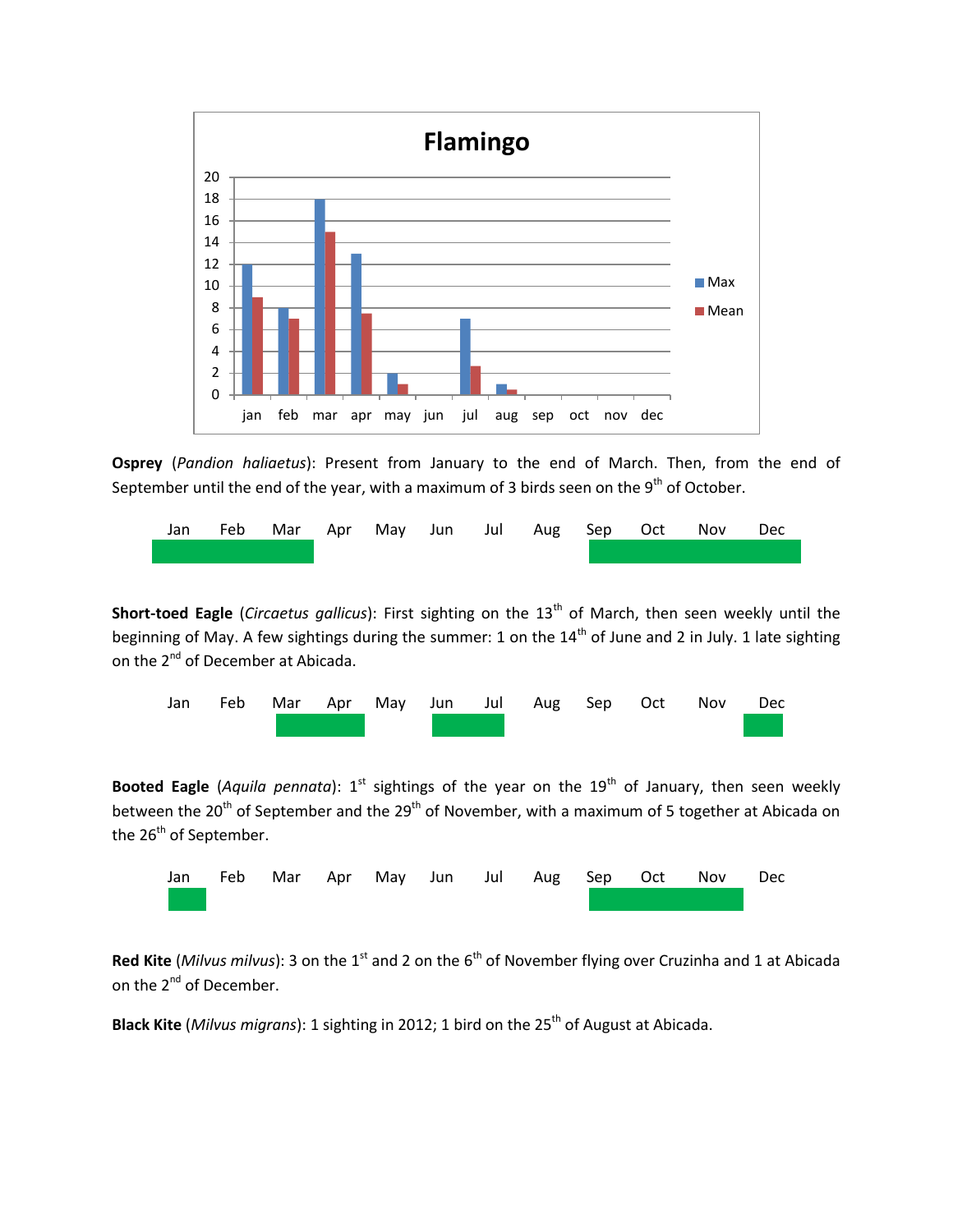**Marsh Harrier** (*Circus aeruginosus*): Present from January to the beginning of May. A few sightings during the summer: 1 on the 19<sup>th</sup> of June at Abicada, 1 on the 16<sup>th</sup> of July, 1 on the 7<sup>th</sup> of August, then present from September until the end of the year.



Hen Harrier (*Circus cyaneus*): 1 female juvenile seen on the 5<sup>th</sup> of January at Abicada

**Buzzard** (*Buteo buteo*): A few sightings during the year: 1 on the 21<sup>st</sup> of January, 2 sightings in February (one bird), 1 on the 20<sup>th</sup> of March, 1 on the 16<sup>th</sup> of April, 2 on the 26<sup>th</sup> of September at Abicada, then present until the end of the year.



Sparrowhawk (Accipiter nisus): 3 sightings in 2012: 1 on the 26<sup>th</sup> of January, 1 on the 4<sup>th</sup> of October and 1 on the 2<sup>nd</sup> of December.

**Black-winged Kite** (*Elanus caeruleus*): Present from January to the beginning of May with 2 birds seen on the 15<sup>th</sup> of January. Then 1 bird on the 11<sup>th</sup> of June, 1 seen between the 15<sup>th</sup> and the 28<sup>th</sup> of August, then present from November until the end of the year.



**Kestrel** (*Falco tinnunculus*): Present all year.

Lesser Kestrel (*Falco naumanni*): 1 male at the Western Marsh on the 15<sup>th</sup> of February.

**Peregrine Falcon** (*Falco peregrinus*): Present from the 19<sup>th</sup> of January until the 21<sup>st</sup> of April with 2 birds on the 24<sup>th</sup> of January and the 18<sup>th</sup> of March at Abicada. 3 sightings in summer: 1 on the 13<sup>th</sup> of June, 1 on the 7<sup>th</sup> of August and 1 on the 7<sup>th</sup> of September. Then present from the end of September until the end of the year.



**Merlin** (*Falco columbarius*): 1 adult male at the Western Marsh, eating a Pipit (Anthus sp.) on the 8<sup>th</sup> of November.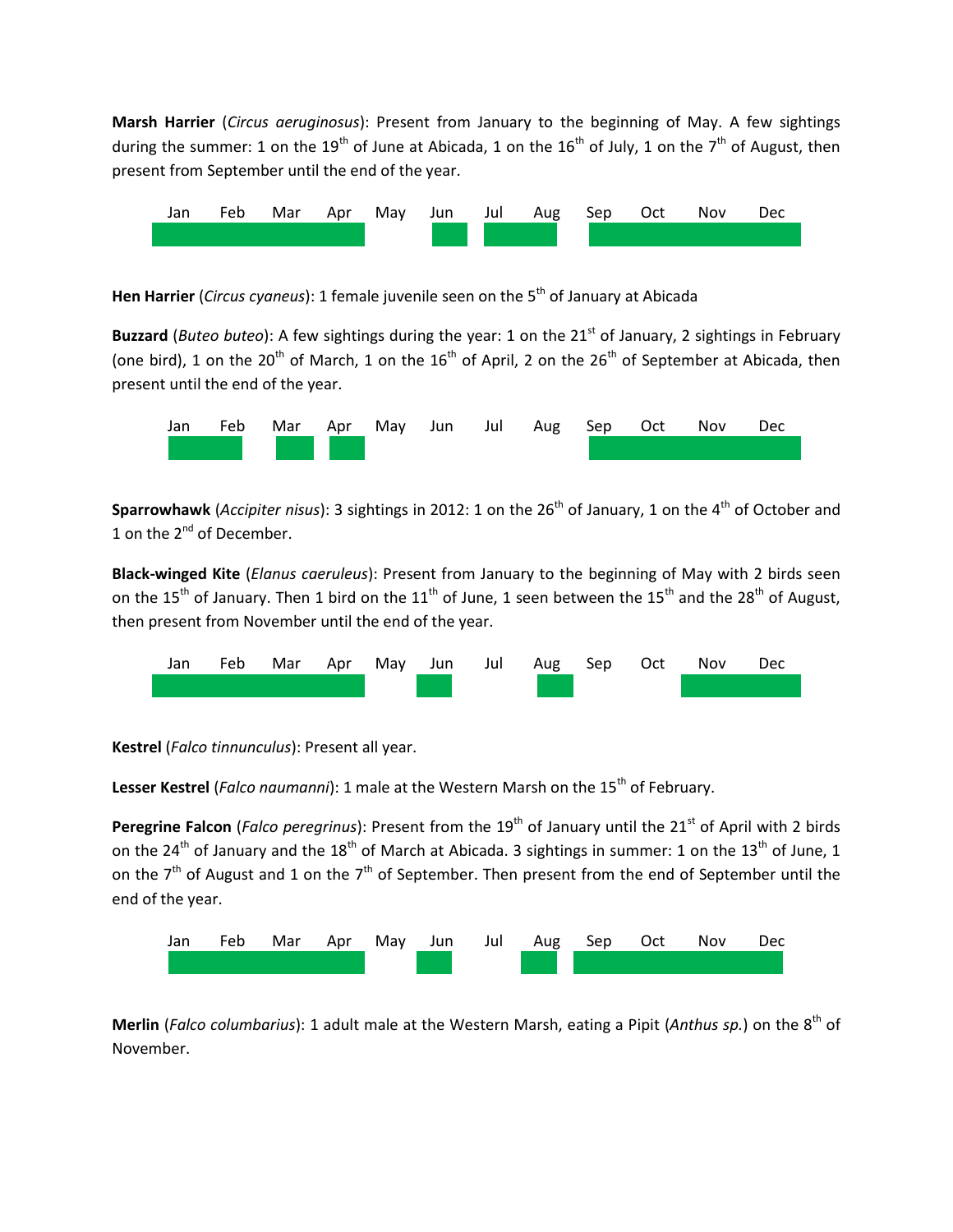**Water Rail** (*Rallus aquaticus*): Present in March and April, then from the beginning of July until the end of August. Seen again in October.



**Moorhen** (*Gallinula chloropus*): Present all year.

**Coot** (*Fulica atra*): Present from January to March and from October until the end of the year; mainly at Abicada, with a maximum of 98 birds on the  $2^{nd}$  of January.



**Purple Swamphen** *(Porphyrio porphyrio)*: 1 at Abicada on the 29<sup>th</sup> of February.

**Oystercatcher** (*Haematopus ostralegus*): Present all year, with bigger numbers in autumn and winter (maximum of 34). 1 bird from France has been controlled in January.



**Avocet** (*Recurvirostra avosetta*): Present from January until mid-March, with a maximum of 49 in January, then 2 birds on the 14<sup>th</sup> of July. Then present from mid-November until the end of the year with a maximum of 42 birds on the  $9<sup>th</sup>$  of December.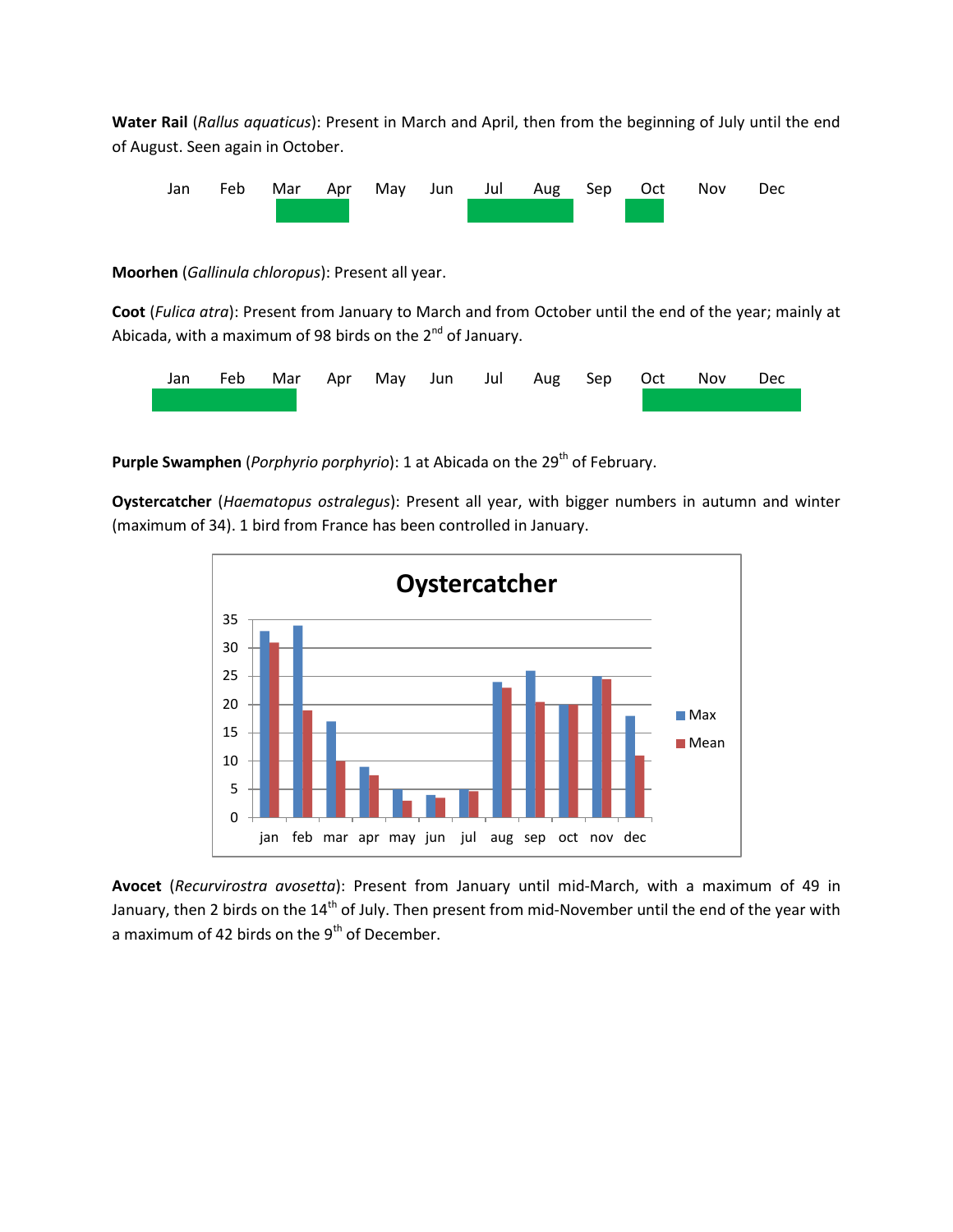

**Black-winged Stilt** (*Himantopus himantopus*): Present all year, with a maximum of 23 birds in July.



**Stone Curlew** (*Burhinus oedicnemus*): Present all year, with a maximum of 29 birds in January.

**Collared Pratincole** (*Glareola pratincola*): 1 sighting of two birds on the 1<sup>st</sup> of April at Abicada.

Little Ringed Plover (*Charadrius dubius*): 2 sightings at Abicada: 2 birds on the 17<sup>th</sup> of April and 1 bird on the  $2^{nd}$  of May.

**Ringed Plover** (*Charadrius hiaticula*): Present all year, with bigger numbers in autumn and winter (maximum of 218 on the  $21<sup>st</sup>$  of August).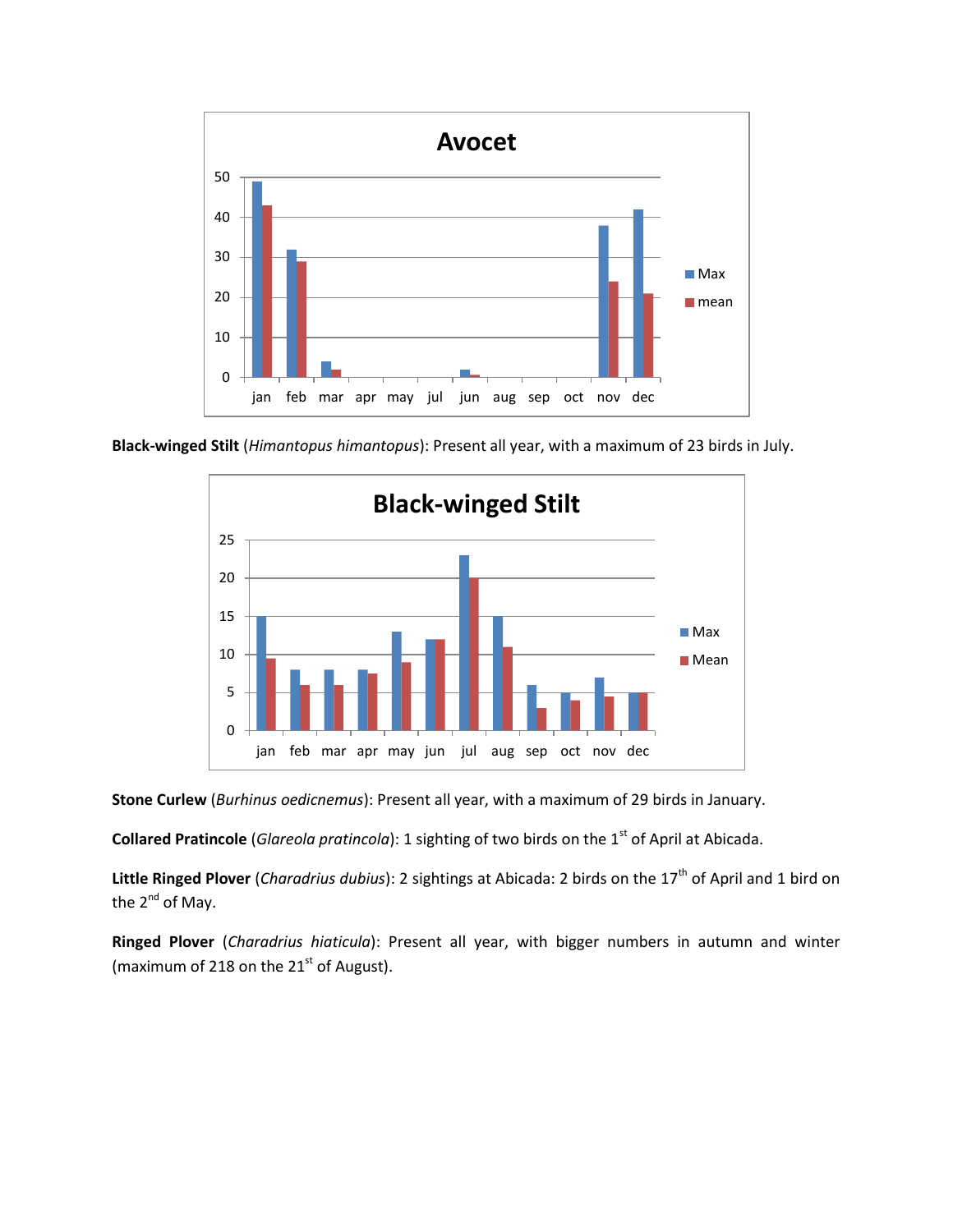

Kentish Plover (*Charadrius alexandrinus*): Present all year, with a maximum of 70 on the 21<sup>st</sup> of August. 1 ringed bird sighted at Alvor dunes on the 27<sup>th</sup> of March (from France or the Netherlands).



**Grey Plover** (*Pluvialis squatarola*): Present all year, with maximums of 56 in January and December.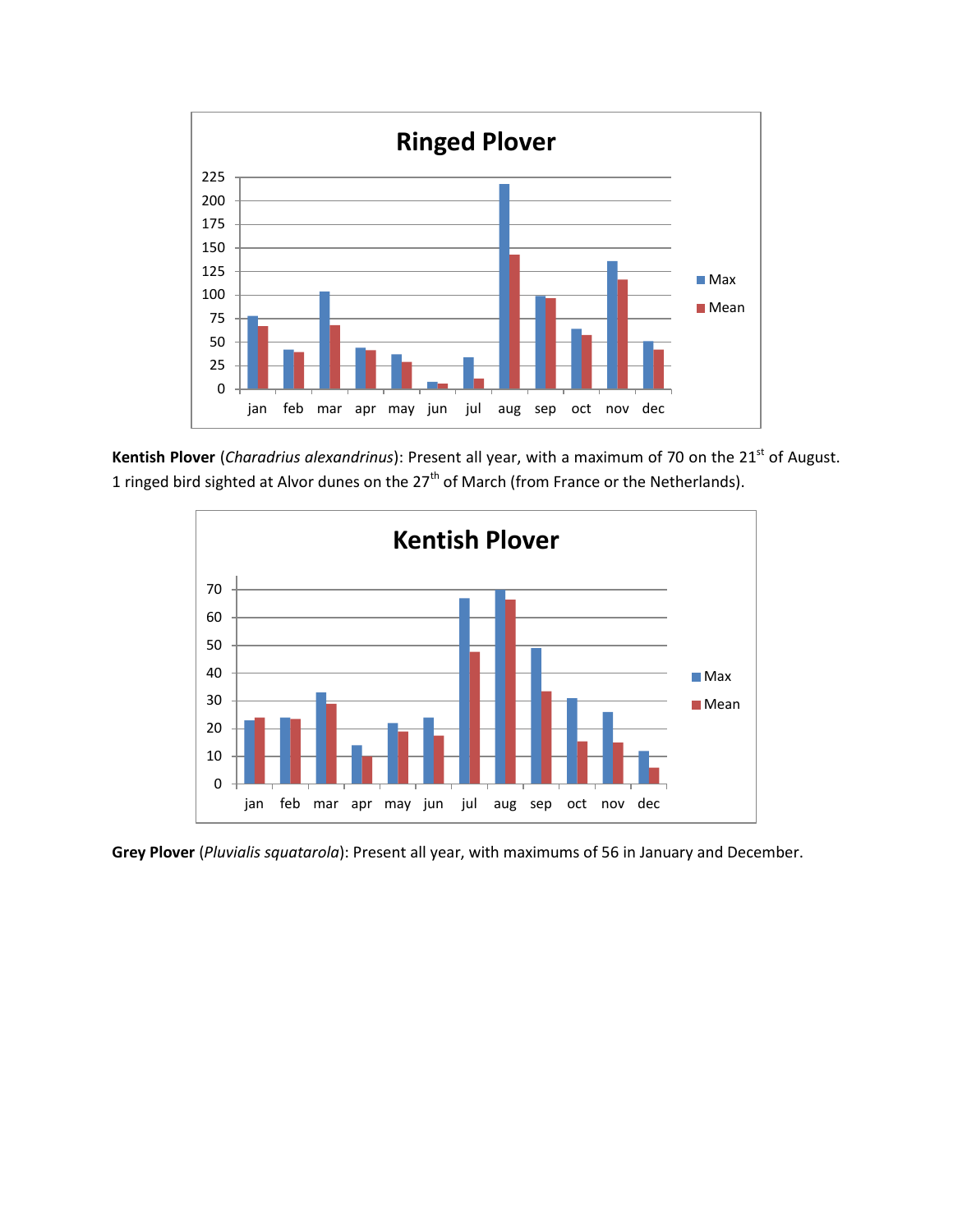

Golden Plover (*Pluvialis apricaria*): Present from January to March, with a maximum of 197 on the 12<sup>th</sup> of February. Then present from the end of October until the end of the year, with a maximum of 11 on the 28<sup>th</sup> of November.



**Lapwing** (*Vanellus vanellus*): Present from January to March, and then again from October until the end of the year; maximum of 76 on the  $7<sup>th</sup>$  of January at Abicada.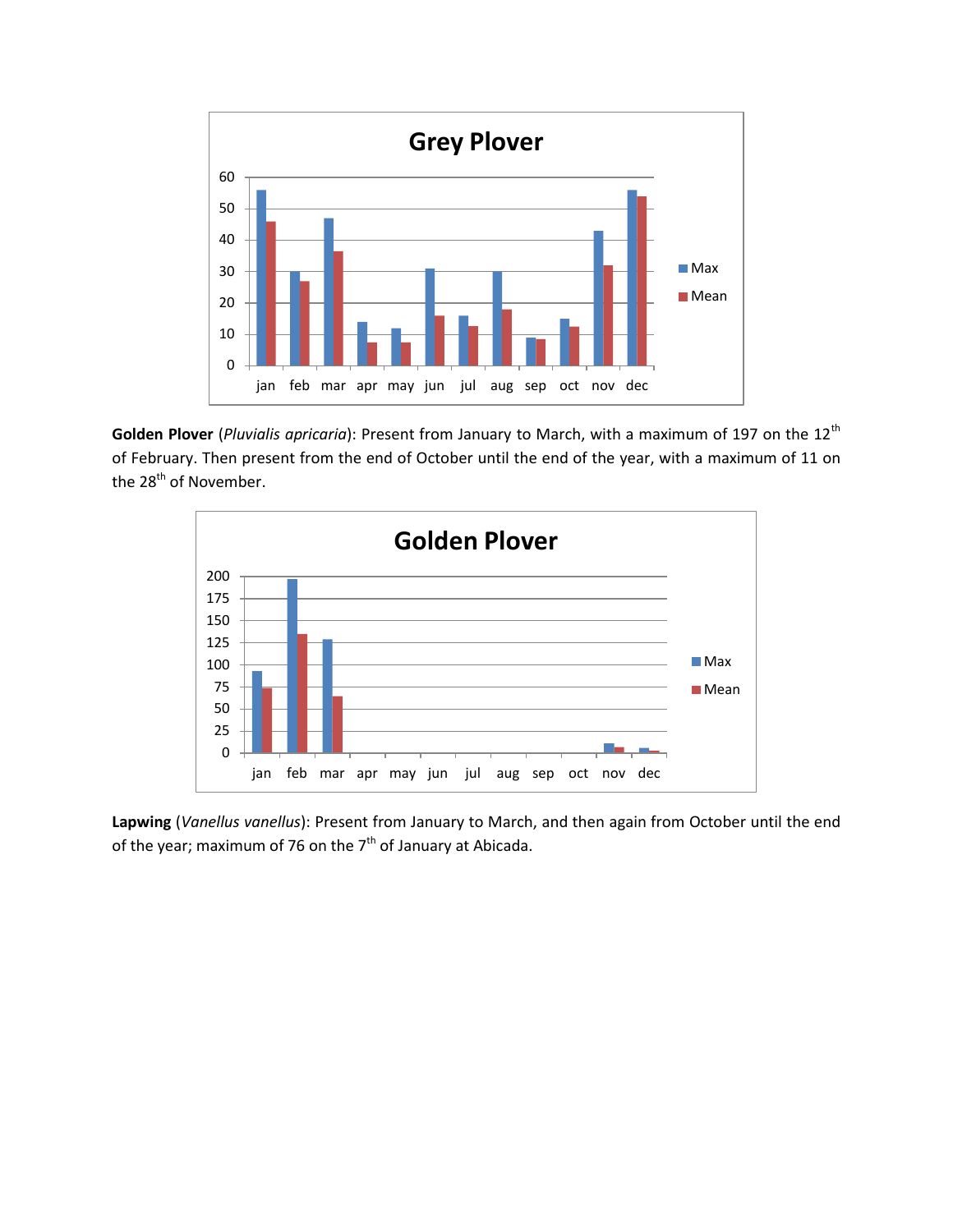

Knot (*Calidris canutus*): Present from January to mid-February, with a maximum of 9 birds on the 17<sup>th</sup> of January. Then a few sightings in spring: 1 bird on the  $11^{\text{th}}$  of April and 1 on the  $18^{\text{th}}$  of June. Then present from mid-August until November, with a maximum of 9 birds at the end of September.



Sanderling (*Calidris alba*): Present all year, with a maximum of 90 on the 21<sup>st</sup> of August.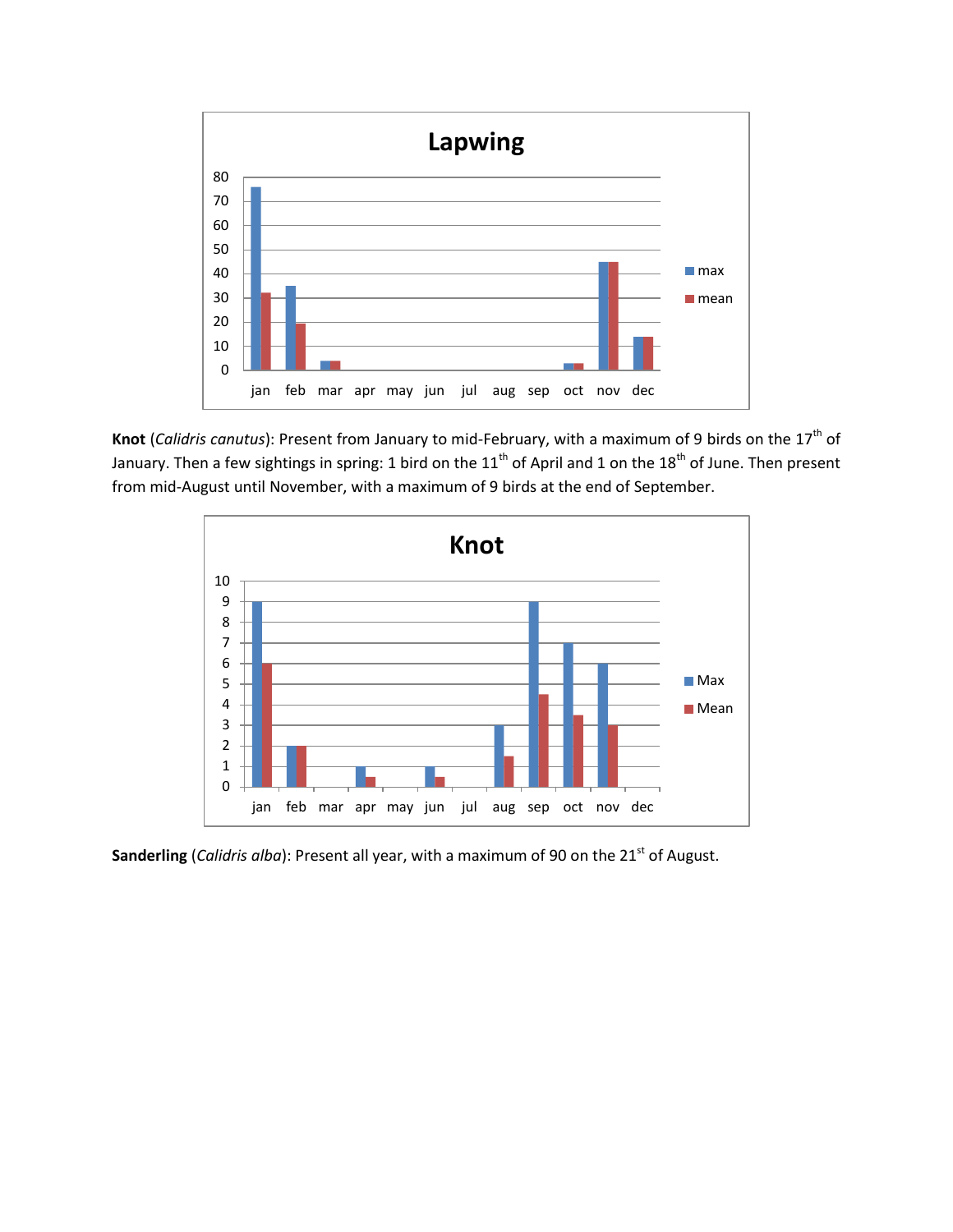

**Turnstone** (*Arenaria interpres*): Present all year, with a maximum of 51 on the 14<sup>th</sup> of December.



**Dunlin** (*Calidris alpina*): Present all year, with bigger numbers in autumn and winter (maximum of 203 on the 14<sup>th</sup> of December).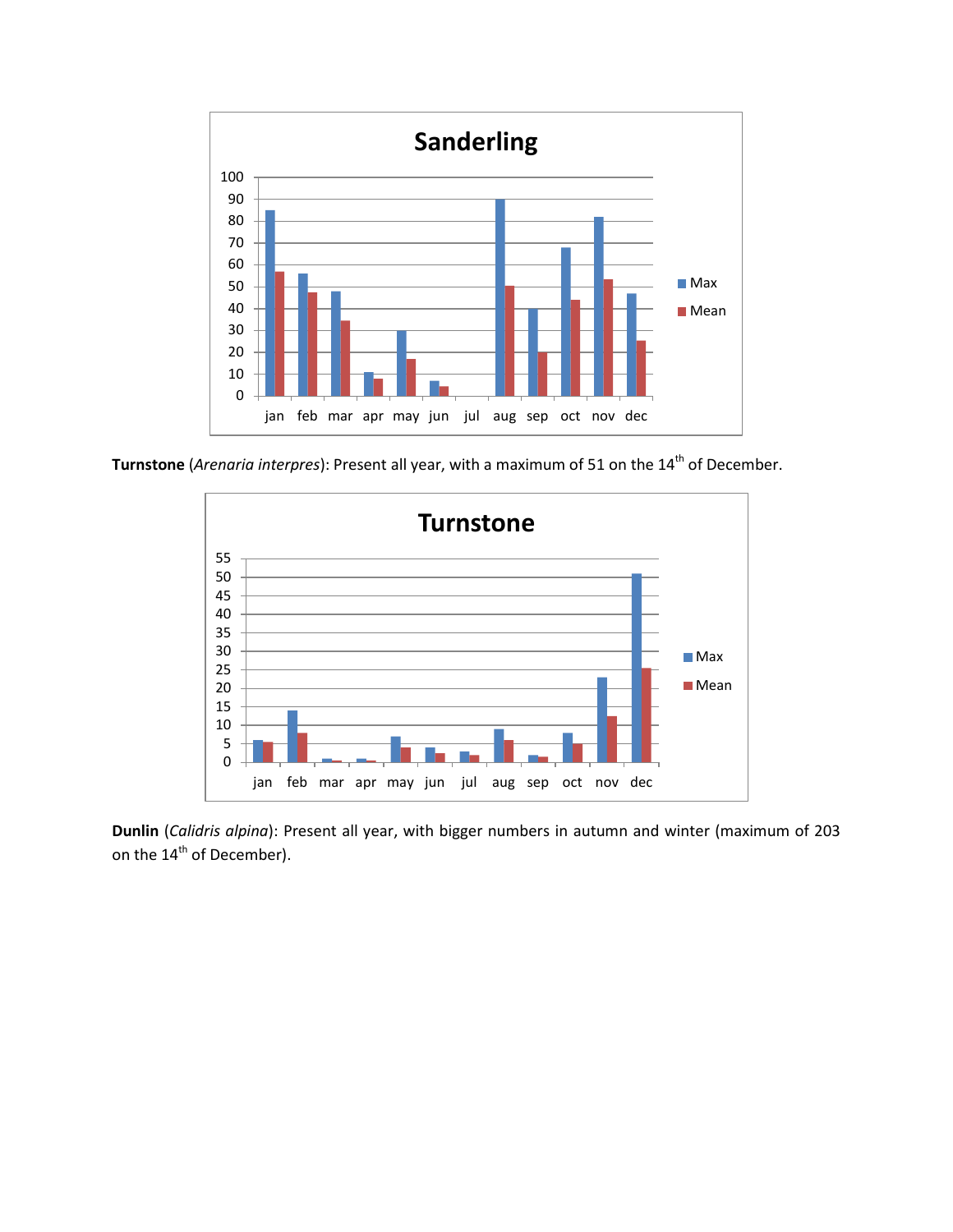

**Curlew Sandpiper** (*Calidris ferruginea*): a few observations during the year: 2 on the 18<sup>th</sup> of March at Abicada, 2 on the 24<sup>th</sup> of July, 2 on the 21<sup>st</sup> of August, 2 on the 7<sup>th</sup> of September and 1 on the 14<sup>th</sup> of November at the Western Marsh.

**Little Stint** (*Calidris minuta*): Present in January and February (maximum of 6 birds in mid-January) and a few sightings later in the year: 2 on the 28<sup>th</sup> of August, 1 on the 9<sup>th</sup> and 1 on the 31<sup>st</sup> of October, then 3 on the 14<sup>th</sup> of November, all at the Western Marsh.



**Green Sandpiper** (*Tringa ochropus*): 6 sightings between January and mid-April and a few sightings between mid-July and mid-August. Then present from the end of September until the end of the year.



**Common Sandpiper** (*Actitis hypoleucos*): Present from January until the end of April (between 1 and 3 birds), then from July until the end of the year (between 1 and 3 birds).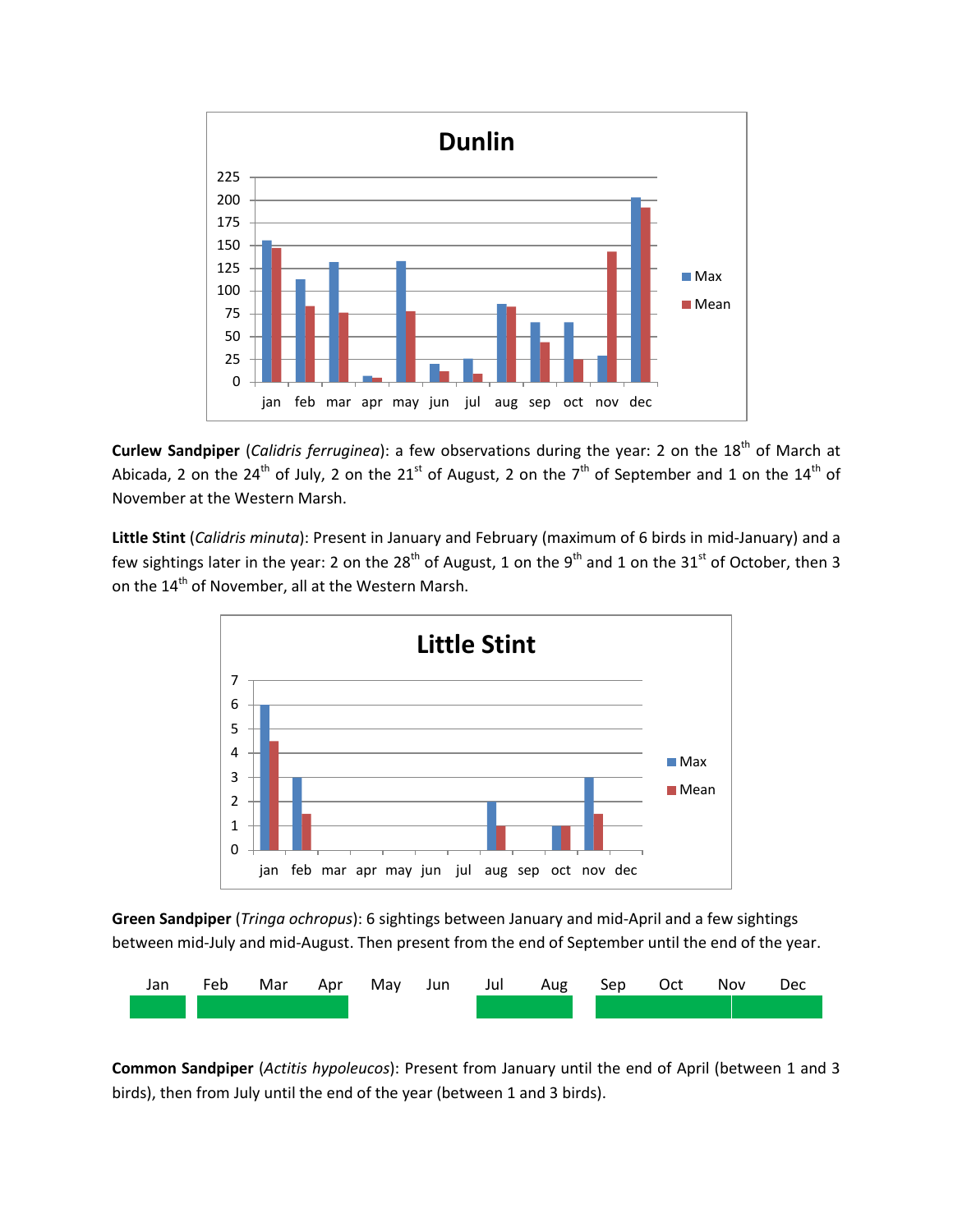

0 10 20 30 40 50 60 70 80 jan feb mar apr may jun jul aug sep oct nov dec **Redshank** ■ Max **Mean** 

Redshank (*Tringa totanus*): Present all year, with a maximum of 83 on the 21<sup>st</sup> of August.

**Spotted Redshank** (*Tringa erythropus*): A few sightings during the year: 1 bird present during the second half of January at the Western Marsh, 1 on the 18<sup>th</sup> of March at Abicada, 1 on the 29<sup>th</sup> of July, 2 on the  $21<sup>st</sup>$  of August and 1 on the  $24<sup>th</sup>$  of December at the Western Marsh.

Greenshank (*Tringa nebularia*): Present all year, with a maximum of 10 on the 21<sup>st</sup> of August.



**Black-tailed Godwit** (*Limosa limosa*): Present all year except in June and July with a maximum of 89 birds on the  $7<sup>th</sup>$  of January at Abicada. 4 birds have been controlled over the year (2 from Iceland and 2 from Scotland).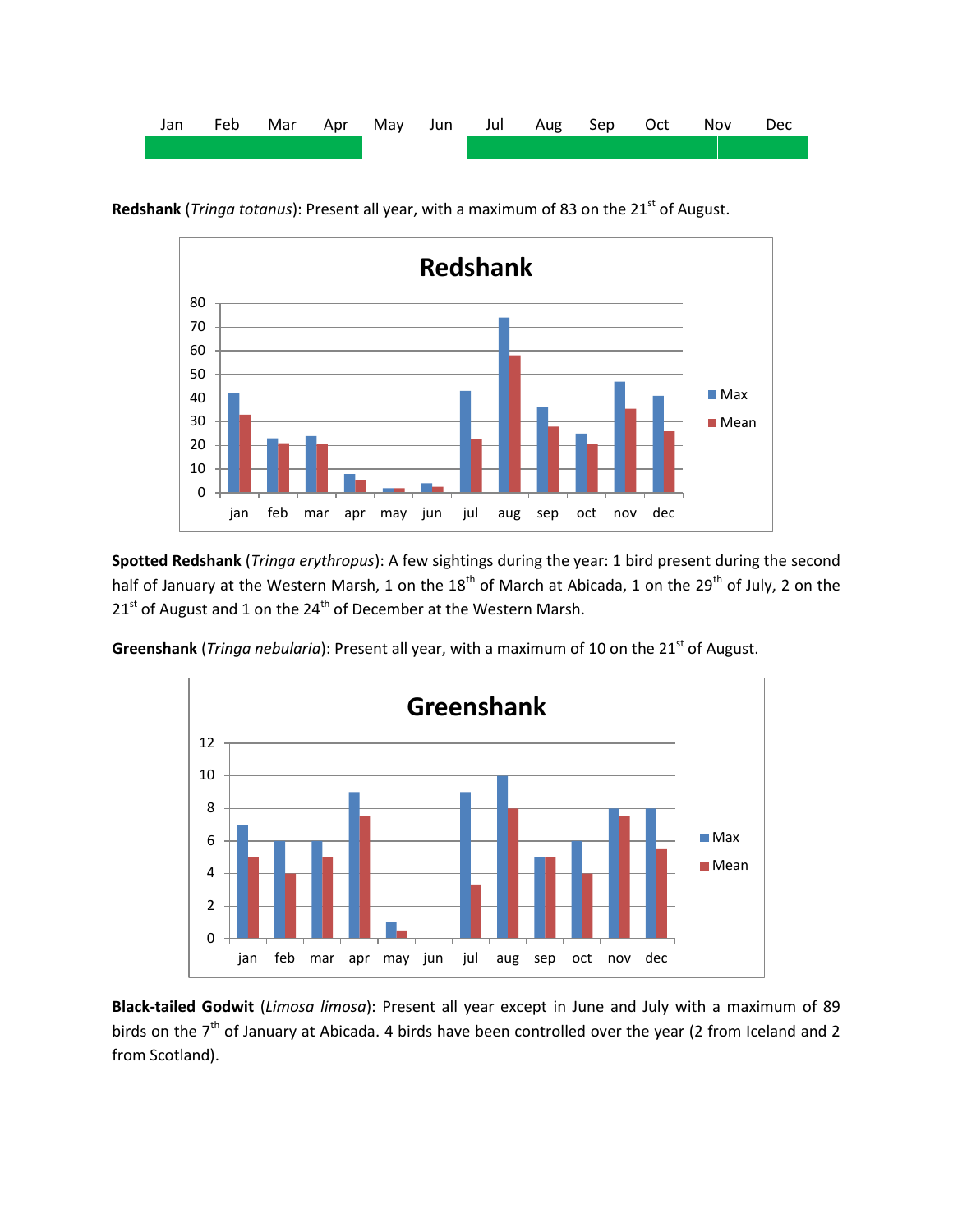

**Bar-tailed Godwit** (*Limosa lapponica*): Present all year, except in June, with bigger numbers in autumn and winter (maximums of 26 on the 2<sup>nd</sup> of January and 24 on the 24<sup>th</sup> of December).



**Curlew** (*Numenius arquata*): A few sightings: 1 on the 3<sup>rd</sup> and 11<sup>th</sup> of March, 1 on the 18<sup>th</sup> of April, 5 on the 7<sup>th</sup> of September and 1 on the 17<sup>th</sup> of October.

Whimbrel (*Numenius phaeopus*): Present all year, with a peak in April during migration (200 on the 20<sup>th</sup>) of April).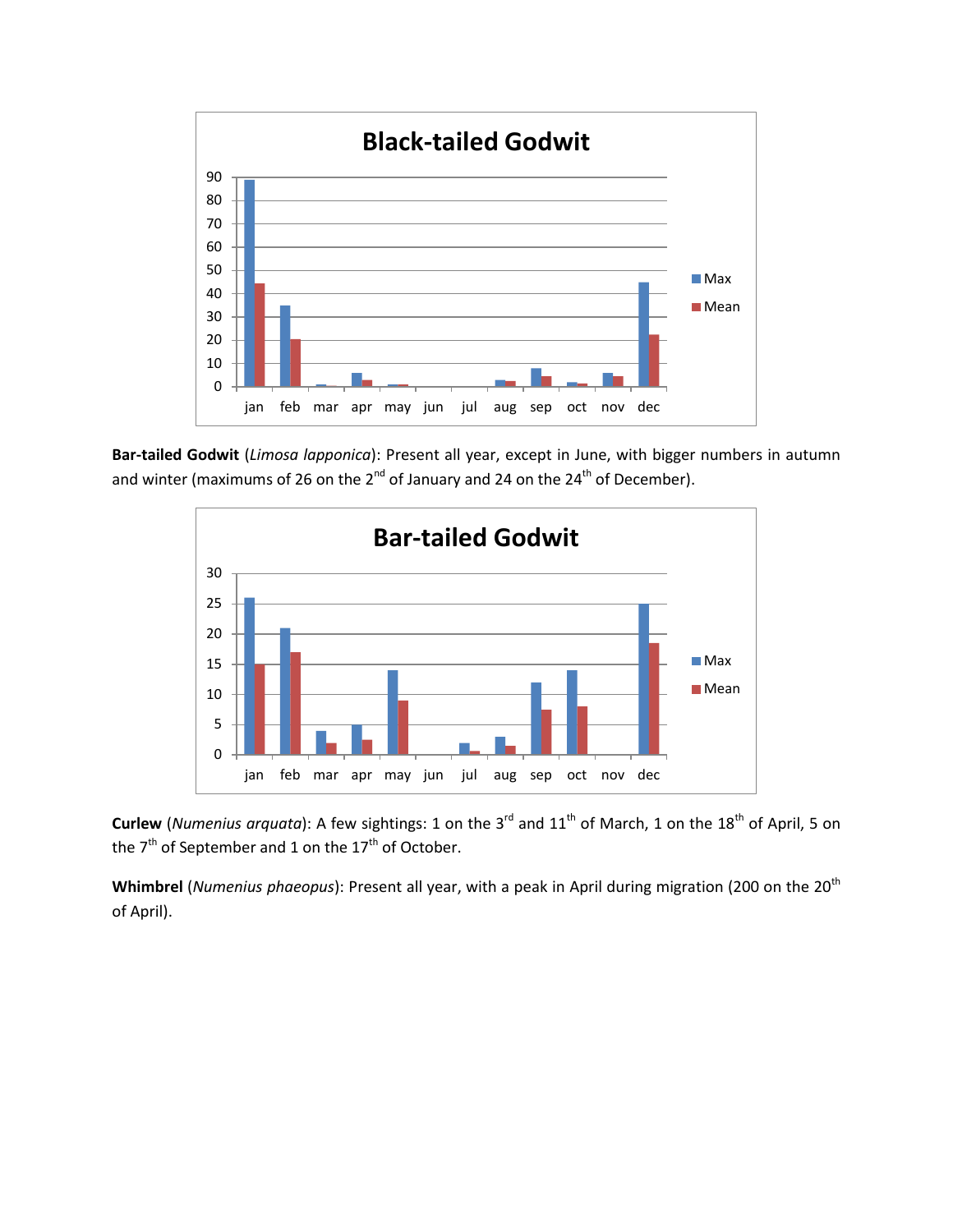

**Snipe** (*Gallinago gallinago*): Present from January to the beginning of May, one sighting of 2 birds in September and then from October until the end of the year. Maximum of 29 on the 31<sup>st</sup> of January.



**Ruff** (*Philomachus pugnax*): 2 sightings: 1 on the 24<sup>th</sup> of February and 1 on the 25<sup>th</sup> of April, both at Abicada.

**Great Skua** (*Stercorarius skua*): 1 seen from the Western Marsh on the 8<sup>th</sup> of November.

**Black-headed Gull** (*Chroicocephalus ridibundus*): Present all year.

**Mediterranean Gull** (*Larus melanocephalus*): Present all year, except in May and June, with a maximum of 105 on the 17<sup>th</sup> of February.

**Yellow-legged Gull** (*Larus michahellis*): Present all year.

Audouin's Gull (*Larus audouinii*): A few sightings during the year: 1 on the 27<sup>th</sup> of April, 3 on the 1<sup>st</sup> and 1 on the 18<sup>th</sup> of June, 1 on the 29<sup>th</sup> of September, 1 on the 1<sup>st</sup> and the 23<sup>rd</sup> of November and 2 on the 5<sup>th</sup> of December.



**Great Black-backed Gull** (Larus marinus): 1 at Abicada on the 11<sup>th</sup> of February and 1 at the Western Marsh from the  $26^{th}$  until the  $29^{th}$  of September.

**Lesser Black-backed Gull** (*Larus fuscus*): Present all year. 3 birds have been controlled during the year (1 from Belgium, 1 from Norway and 1 from the Netherlands).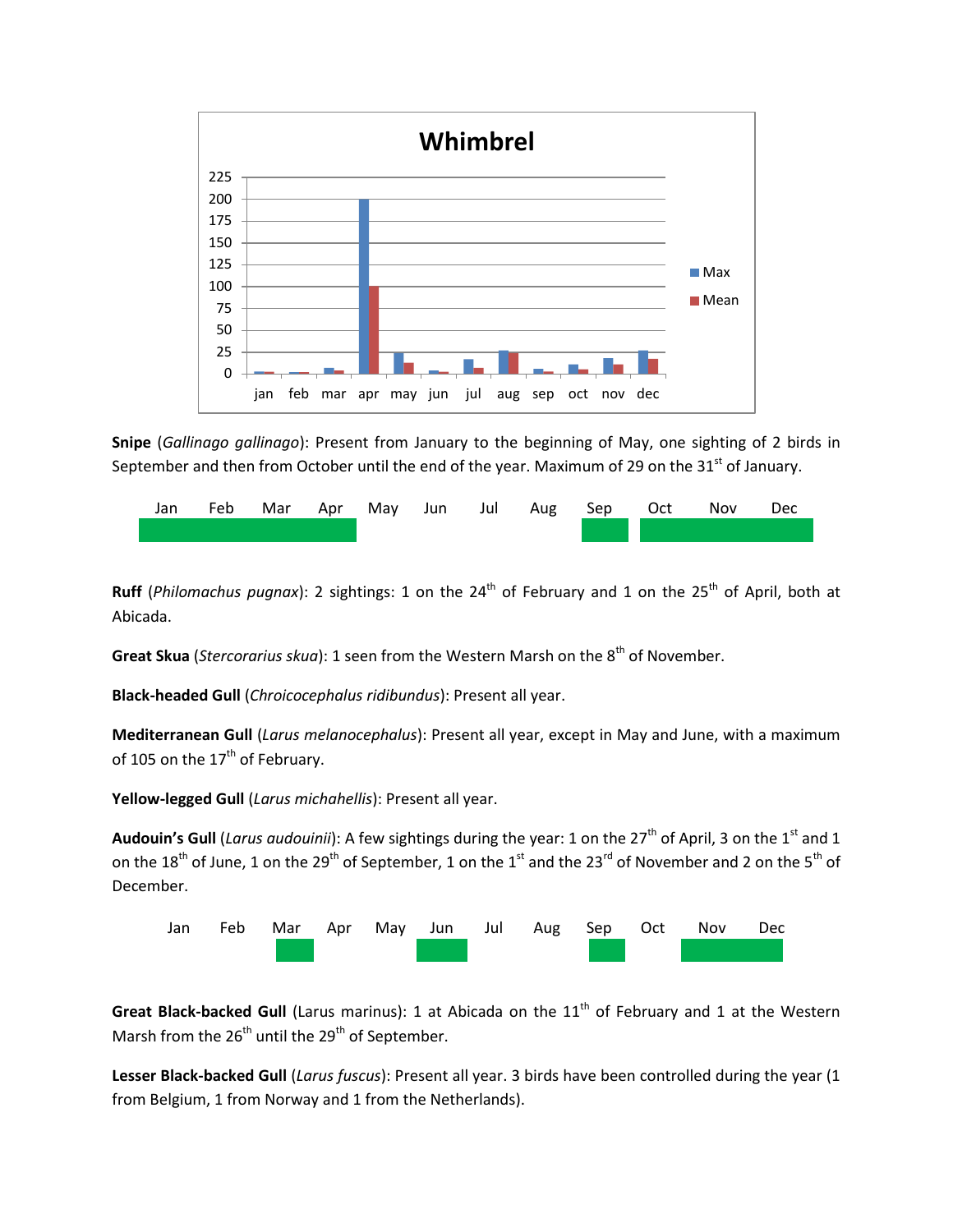Little Tern (*Sternula albifrons*): Present between April (first birds seen on the 20<sup>th</sup>) and August (last bird seen on the  $21<sup>st</sup>$ ).



**Sandwich Tern** (*Sterna sandvicensis*): Present from January to the beginning of May. 2 birds were seen on the  $1<sup>st</sup>$  of June, and then present from July until the end of the year. Maximums of 42 on the  $17<sup>th</sup>$  of February and 44 on the  $9<sup>th</sup>$  of October.



**Gull-billed Tern** (*Gelochelidon nilotica*): 5 at the Western Marsh on the 16<sup>th</sup> of May.

**Caspian Tern** (*Hydroprogne caspia*): Present from January to the beginning of May, with a maximum of 8 birds. Then present from mid-September until the end of the year.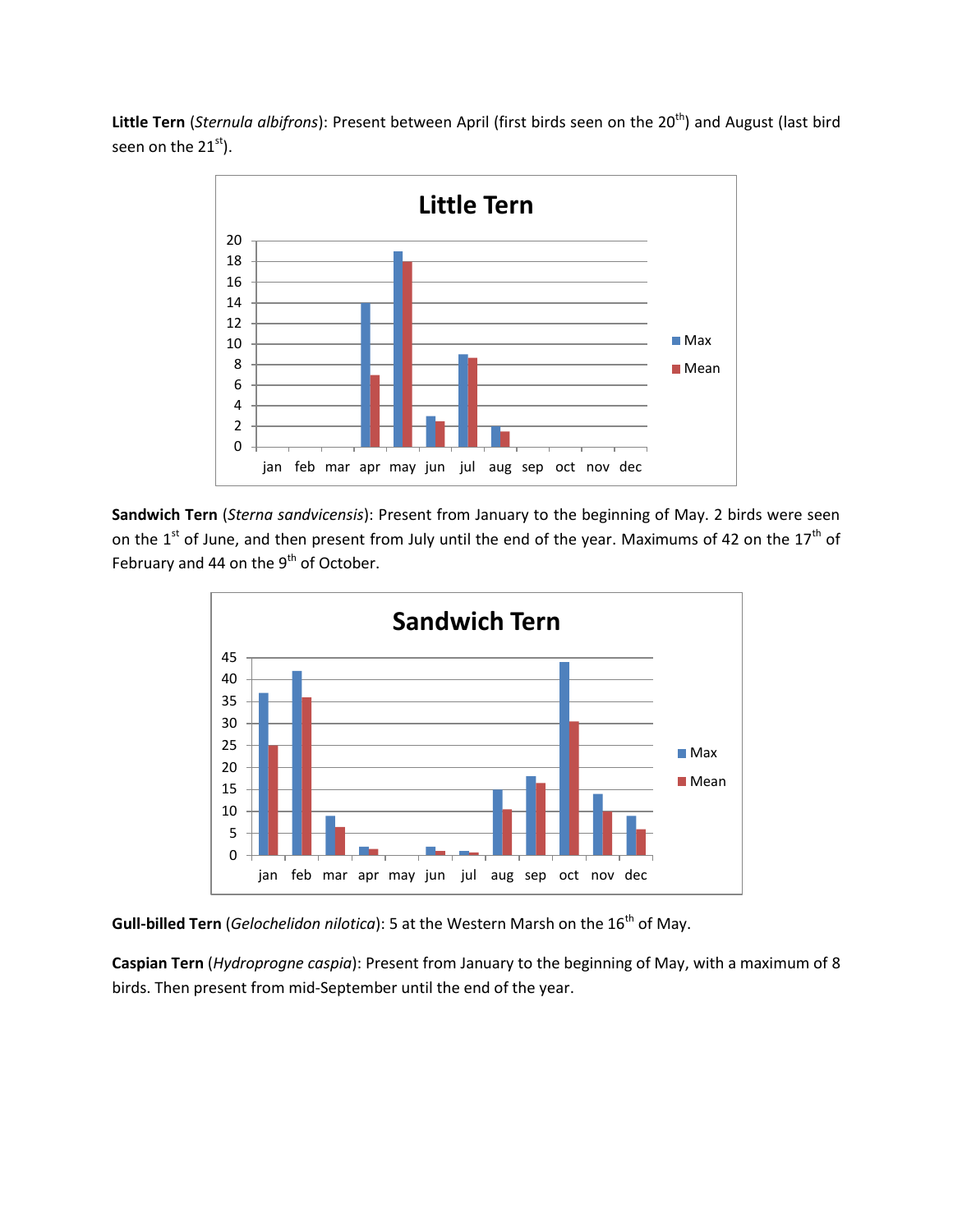

**Feral Pigeon** (*Columba livia*): Present all year.

**Collared Dove** (*Streptopelia decaocto*): Present all year.

**Cuckoo** (*Cuculus canorus*): Seen (or heard) every week between the 2<sup>nd</sup> of April and the beginning of May.

**Great Spotted Cuckoo** (*Clamator glandarius*): 1 on the 10<sup>th</sup> of July at the Western Marsh.

**Short-eared Owl** (*Asio flammeus*): Present from January to the beginning of April; with a maximum of 3 birds on the  $13<sup>th</sup>$  of January.

Jan Feb Mar Apr May Jun Jul Aug Sep Oct Nov Dec

**Barn Owl** (*Tyto alba*): 1 caught and ringed on the 3<sup>rd</sup> of May, and then 1 present between the 22<sup>nd</sup> of September and the beginning of October.

**Little Owl** (*Athene noctua*): Present all year.

**Red-necked Nightjar** (*Caprimulgus ruficollis*): First heard at the beginning of June, and then present between the  $18<sup>th</sup>$  of July and the  $9<sup>th</sup>$  of August

**Swift** (*Apus apus*): Present from the end of March until the beginning of September.



**Pallid Swift** (*Apus pallidus*): Present from the end of March until the beginning of September.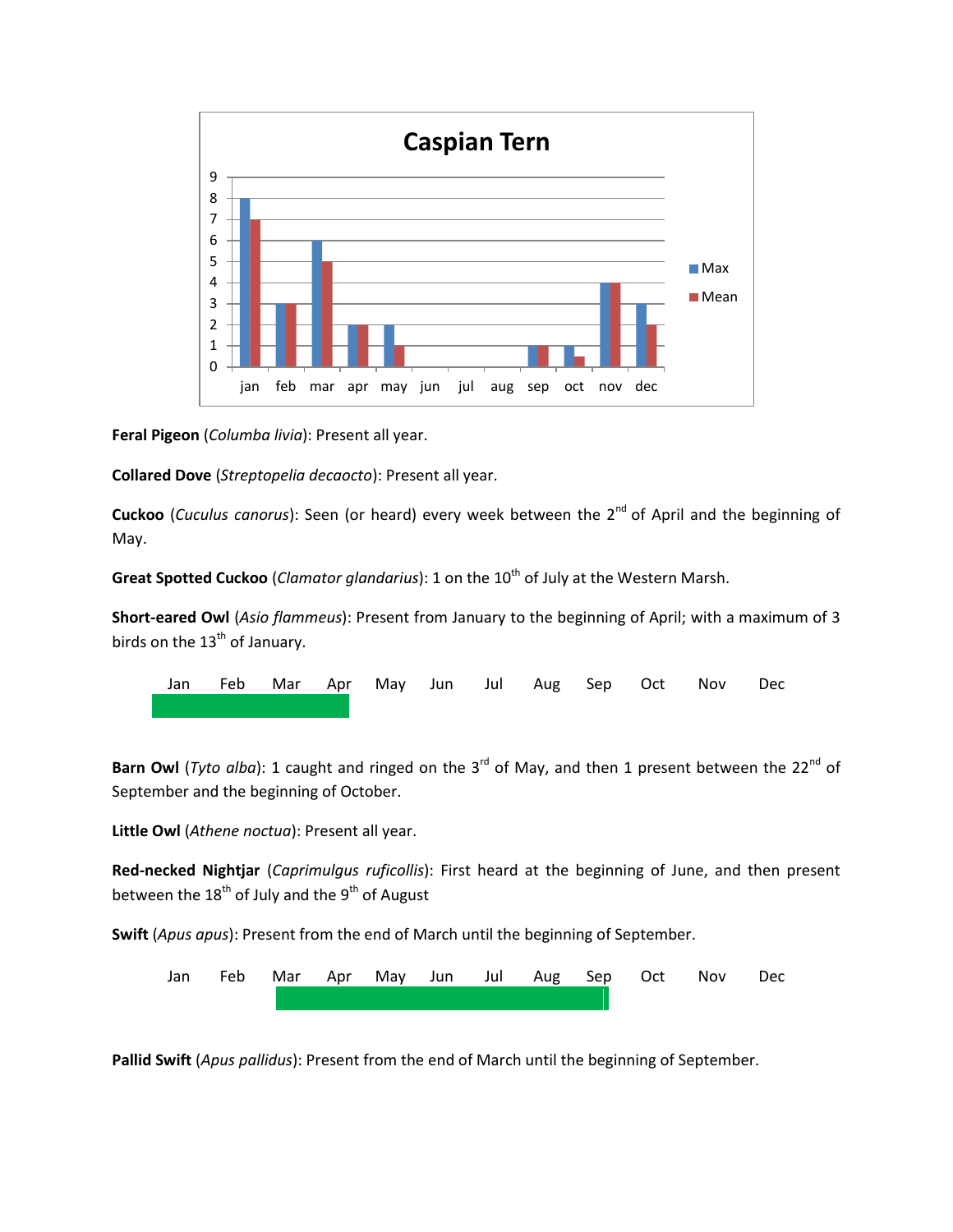

Alpine Swift (*Apus melba*): Present between the 18<sup>th</sup> of March and the end of September.



**Hoopoe** (*Upupa epops*): Present all year.

**Kingfisher** (*Alcedo atthis*): Present from January until mid-March, then from the end of June until the end of the year.



Bee-eater (*Merops apiaster*): Present from the 28<sup>th</sup> of March until the beginning of September.



**Green Woodpecker** (*Picus viridis*): 1 on the 24<sup>th</sup> of January, then seen weekly between mid-February and mid-March. 1 sighting on the 26<sup>th</sup> of April, then seen weekly again between the 5<sup>th</sup> and the 18<sup>th</sup> of June. A few sightings of 1 bird in summer and autumn:  $18^{th}$  of July,  $3^{rd}$  and  $28^{th}$  of August,  $24^{th}$  of October, November and first half of December.



Great Spotted Woodpecker (Dendrocopos major): A few observations during the year: 1 on the 19<sup>th</sup> of January, 1 on the 4<sup>th</sup> of March, 1 on the 26<sup>th</sup> of August and 1 on the 22<sup>nd</sup> of September.

**Lesser Spotted Woodpecker** (*Dendrocopos minor*): A few observations during the year: present between the 23<sup>rd</sup> of January and the 5<sup>th</sup> of February, 1 on the 18<sup>th</sup> of February, 1 between the 29<sup>th</sup> of March and the 2<sup>nd</sup> of April, 1 on the 14<sup>th</sup> of June, 1 on the 10<sup>th</sup> of July, 1 between the 29<sup>th</sup> of July and the 7<sup>th</sup> of August and 1 on the 20<sup>th</sup> of September.

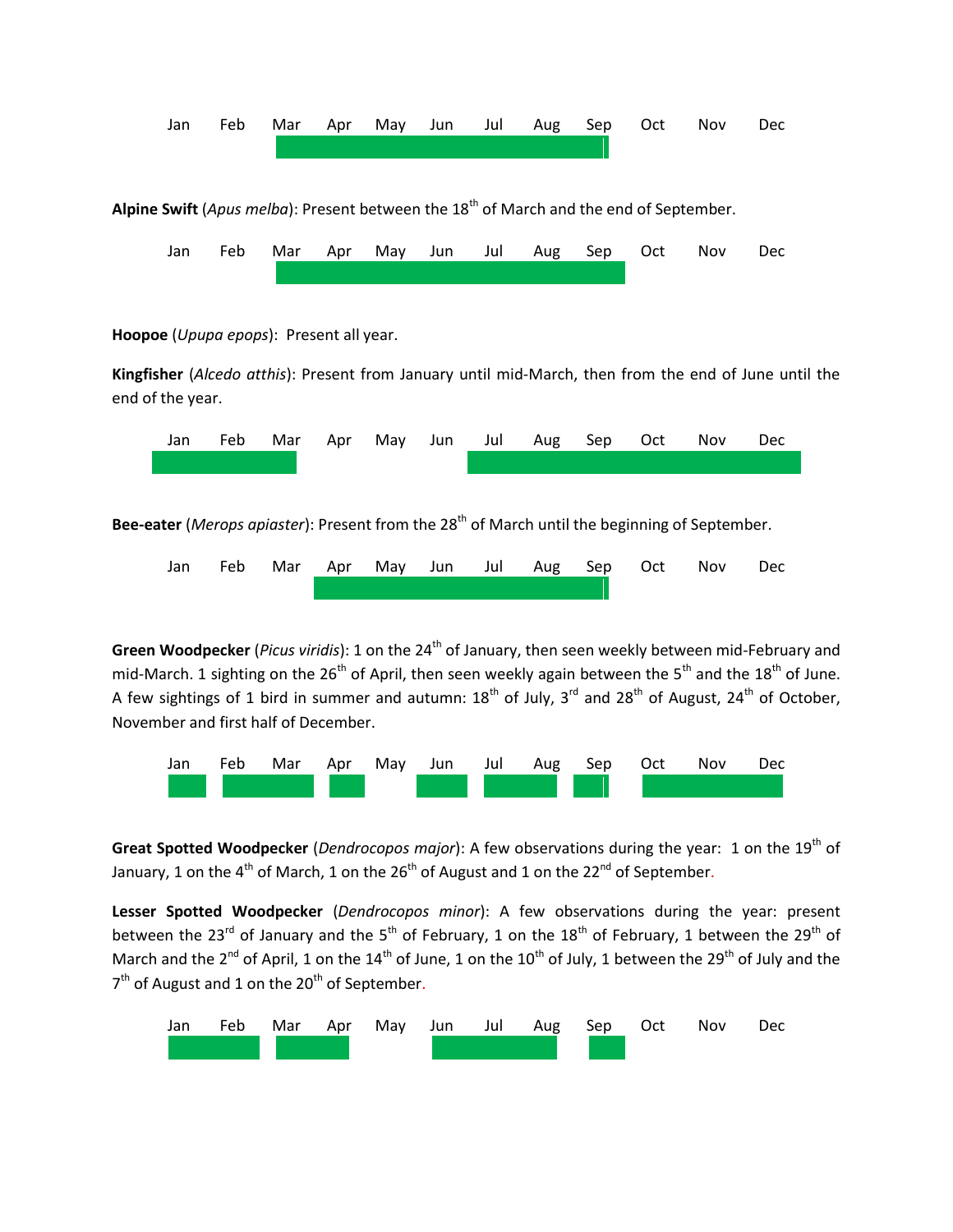**Wryneck** (*Jynx torquilla*): A few observations during the year: 1 on the 22<sup>nd</sup> of September and 1 on the 9<sup>th</sup> of October.

**Skylark** (*Alauda arvensis*): Present from January until mid-March and then from the end of October until the end of the year.



**Crested Lark** (*Galerida cristata*): Present all year.

**Short-toed Lark** (*Calandrella brachydactyla*): Present between the 19<sup>th</sup> of April and the 4<sup>th</sup> of May.

**Crag Martin** (*Ptyonoprogne rupestris*): Present from January until the beginning of March and then from October until the end of the year.



**Barn Swallow** (*Hirundo rustica*): Present from January until the beginning of October and then, 2 seen on the  $8<sup>th</sup>$  and 1 on the 2 $8<sup>th</sup>$  of November.



Red-rumped Swallow (*Cecropis daurica*): Present from the 8<sup>th</sup> of March until mid-October, then 1 on the 2<sup>nd</sup> of December. Nested for the first time at Cruzinha.



House Martin (*Delichon urbicum*): Present from the 8<sup>th</sup> of February until mid-October.



**Water Pipit** (*Anthus spinoletta*): Present from the end of November until the end of the year.

**Meadow Pipit** (*Anthus pratensis*): Present from January until the beginning of April, then from mid-October until the end of the year.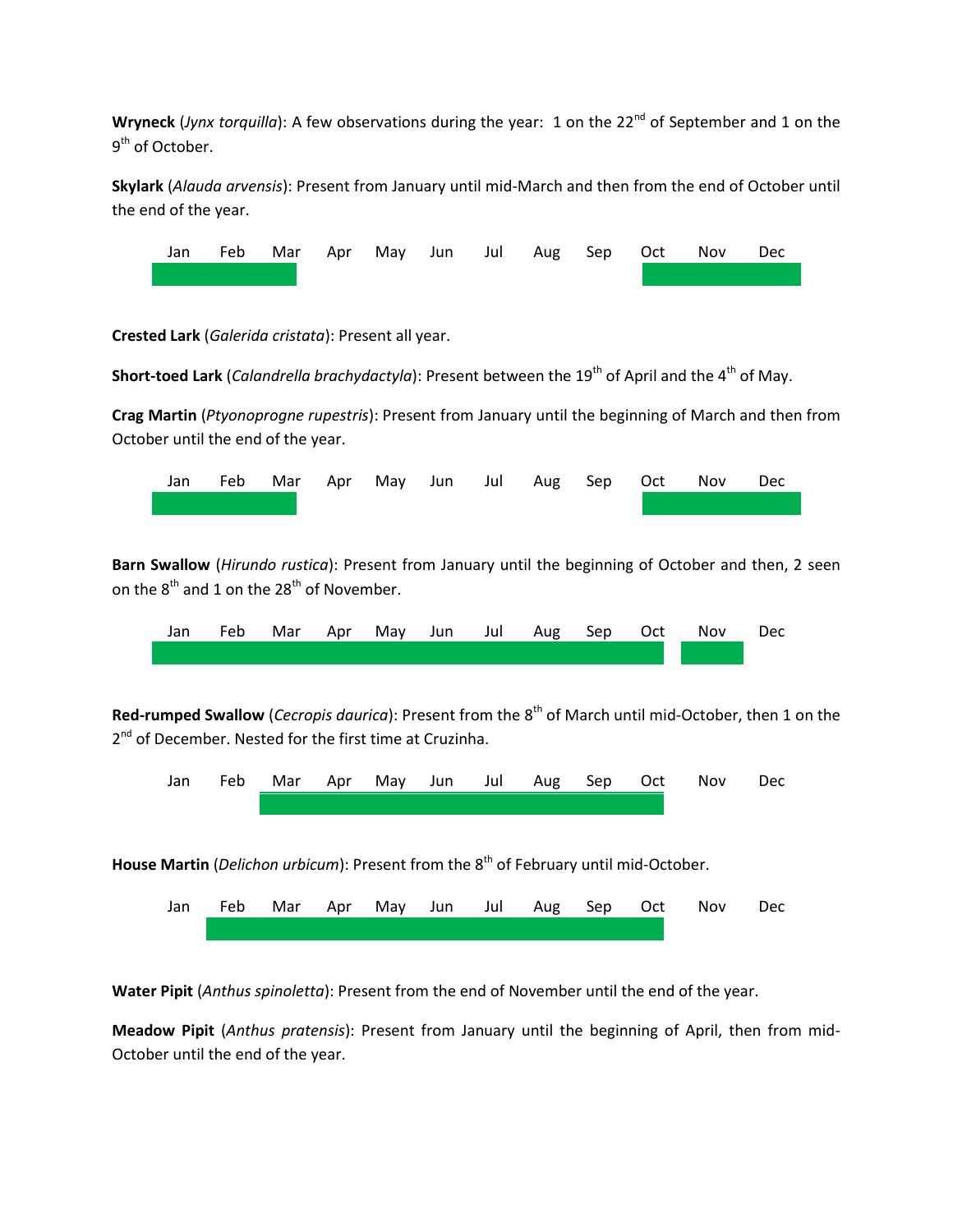

**White Wagtail** (*Motacilla alba*): Present from January until the end of March, then from October until the end of the year.



**Yellow Wagtail** (*Motacilla flava*): Present from the 11<sup>th</sup> of March until the beginning of October.

|  |  |  |  |  | Jan Feb Mar Apr May Jun Jul Aug Sep Oct Nov Dec |  |
|--|--|--|--|--|-------------------------------------------------|--|
|  |  |  |  |  |                                                 |  |

**Grey Wagtail** (*Motacilla cinerea*): Seen mostly in October but 1 sighting in December.

**Robin** (*Erithacus rubecula*): Present from January until the beginning of April, then from the beginning of October until the end of the year.



Nightingale (Luscinia megarhynchos): Detected from the 30<sup>th</sup> of March until the beginning of May, then from the 2<sup>nd</sup> of August until the end of September.



**Bluethroat** (*Luscinia svecica*): Present from January until mid-March, with a maximum of 2 birds. Then present from the  $24<sup>th</sup>$  of September until the end of the year with a maximum of 4 birds in November.



**Redstart** (*Phoenicurus phoenicurus*): Present only in September.

**Black Redstart** (*Phoenicurus ochruros*): Present from January until the end of February, then from the end of October until the end of the year.

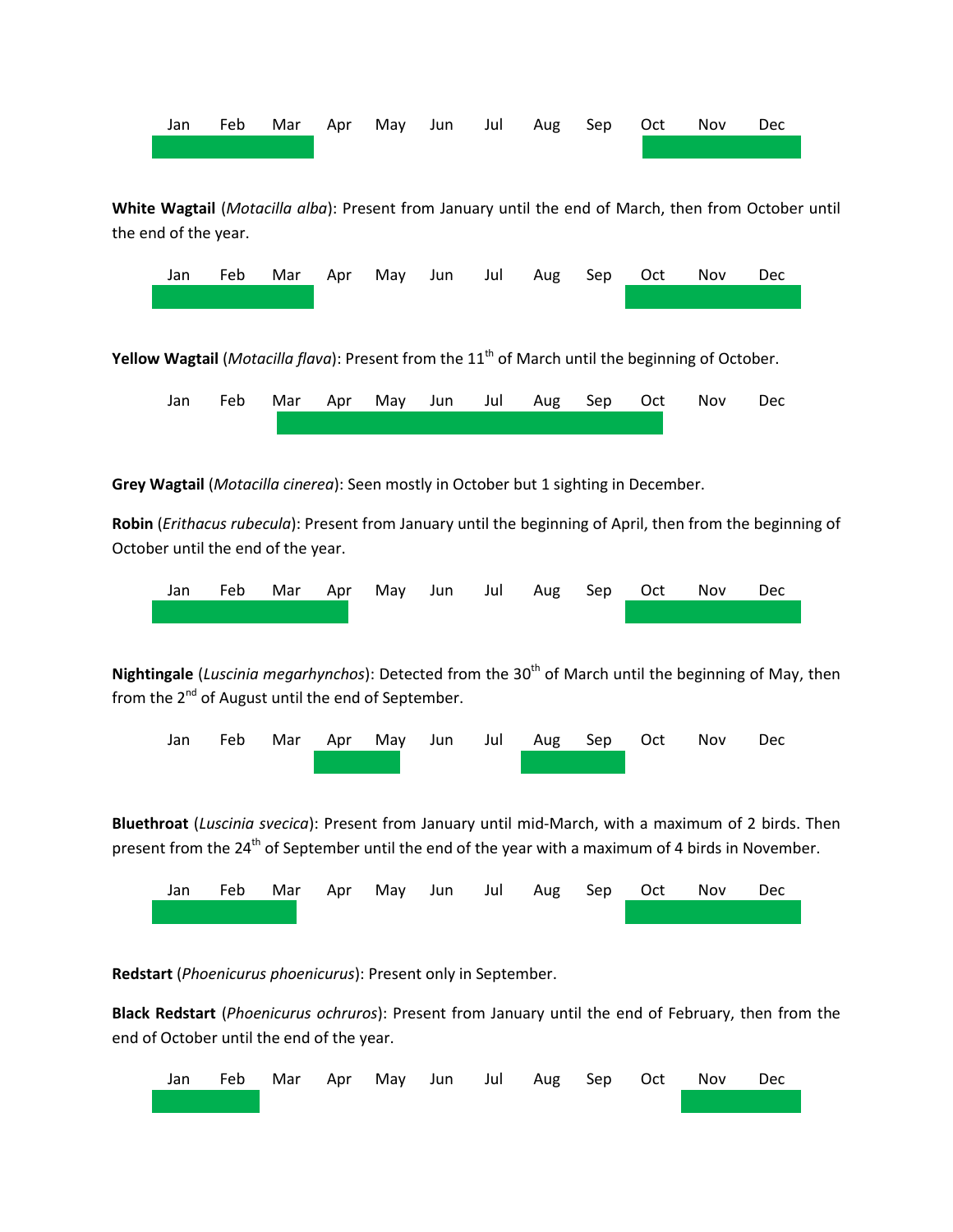**Northern Wheatear** (*Oenanthe oenanthe*): 2 sightings in spring: 1 on the 28<sup>th</sup> of March and 1 on the 25<sup>th</sup> of April. Then present from the beginning of September until the beginning of November.



**Winchat** (*Saxicola rubetra*): Present only in September.

**Stonechat** (*Saxicola torquatus*): Present all year.

**Song Thrush** (*Turdus philomelos*): Present from January until the beginning of April, then from mid-November until the end of the year.



Redwing (*Turdus iliacus*): 1 at the Western Marsh on the 31<sup>st</sup> of October.

**Blackbird** (*Turdus merula*): Present all year.

Garden Warbler (*Sylvia borin*): Present from the 6<sup>th</sup> of September until the end of October.

**Blackcap** (*Sylvia atricapilla*): Present from January until mid-April and 3 sightings in June and July. Then present from the end of September until the end of the year. 2 birds carrying foreign rings were controlled: 1 from the Netherlands and 1 from Great Britain.



**Whitethroat** (*Sylvia communis*): 1 on the 9<sup>th</sup> of August, then present from mid-September until mid-October.

**Sardinian Warbler** (*Sylvia melanocephala*): Present all year.

**Subalpine Warbler** (*Sylvia cantillans*): 2 sightings: 1 on the 5<sup>th</sup> of July and 1 on the 27<sup>th</sup> of September.

**Dartford Warbler** (*Sylvia undata*): 2 sightings, both at the Western Marsh: 1 on the 17<sup>th</sup> of January and 1 on the 1<sup>st</sup> of April.

**Zitting Cisticola** (*Cisticola juncidis*): Present all year.

**Grasshopper Warbler** (*Locustella naevia*): 3 caught and ringed in the autumn during the last week of September and the first week of October.

**Cetti's Warbler** (*Cettia cetti*): Present all year at Abicada.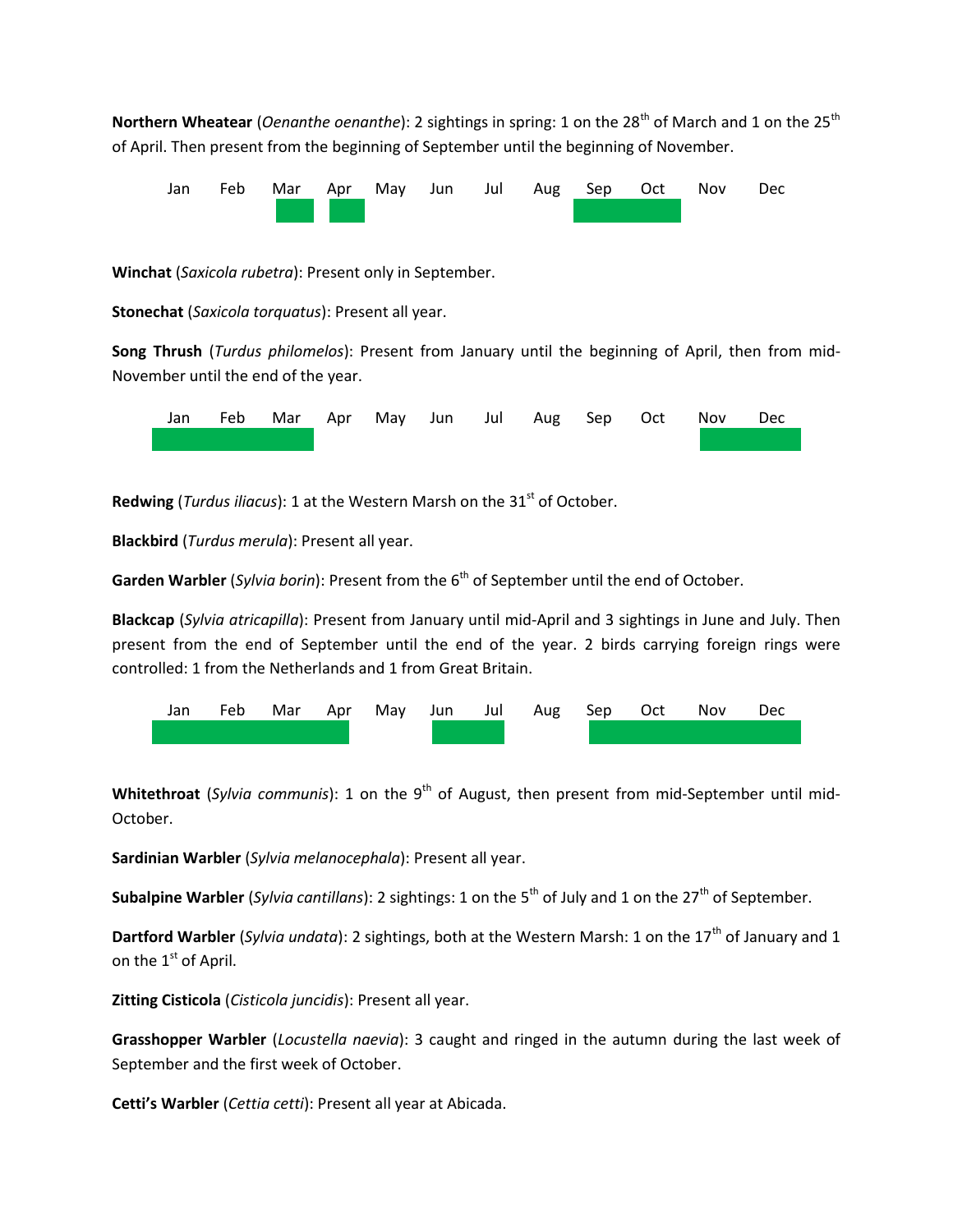**Reed Warbler** (*Acrocephalus scirpaceus*): Present in April at Abicada. 1 caught and ringed on the 31<sup>st</sup> of May was present until mid-June. Then present from the  $2^{nd}$  of August until the  $3^{rd}$  of October.



**Melodious Warbler** (*Hippolais poliglotta*): Present from the end of July until the beginning of October; with a maximum of 4 birds ringed on the  $16<sup>th</sup>$  of August.

Willow Warbler (*Phylloscopus trochilus*): 1 on the 29<sup>th</sup> of March, then present from the beginning of August until mid-October.

Bonelli's Warbler (*Phylloscopus bonelli*): 1 on the 2<sup>nd</sup> of August then present in September.

**Chiffchaff** (*Phylloscopus collybita*): Present from January until the beginning of April, then from the beginning of August until the end of the year.

|  |  |  |  |  | Jan Feb Mar Apr May Jun Jul Aug Sep Oct Nov Dec |  |
|--|--|--|--|--|-------------------------------------------------|--|
|  |  |  |  |  |                                                 |  |

**Iberian Chiffchaff** (*Phylloscopus ibericus*): 1 caught and ringed on the 2<sup>nd</sup> of February and 1 on the 21<sup>st</sup> of August.

**Goldcrest** (*Regulus regulus*): 1 present at Cruzinha between the 12<sup>th</sup> of November and the end of the year.

**Firecrest** (*Regulus ignicapilla*): 4 at Cruzinha on the 6<sup>th</sup> of November.

Wren (*Troglodytes troglodytes*): A few sightings during the year: 1 on the 21<sup>st</sup> of March and 1 from the  $19<sup>th</sup>$  of July until mid-August.

**Spotted Flycatcher** (*Muscicapa striata*): 1 caught and ringed on the 31<sup>st</sup> of May. Then present in the first half of September.

Pied Flycatcher (*Ficedula hypoleuca*): 1 caught and ringed on the 10<sup>th</sup> of May. Then present from mid-August until the end of October.



**Great Tit** (*Parus major*): Present all year.

**Blue Tit** (*Cyanistes caeruleus*): Present all year, but most of the sightings between June and October.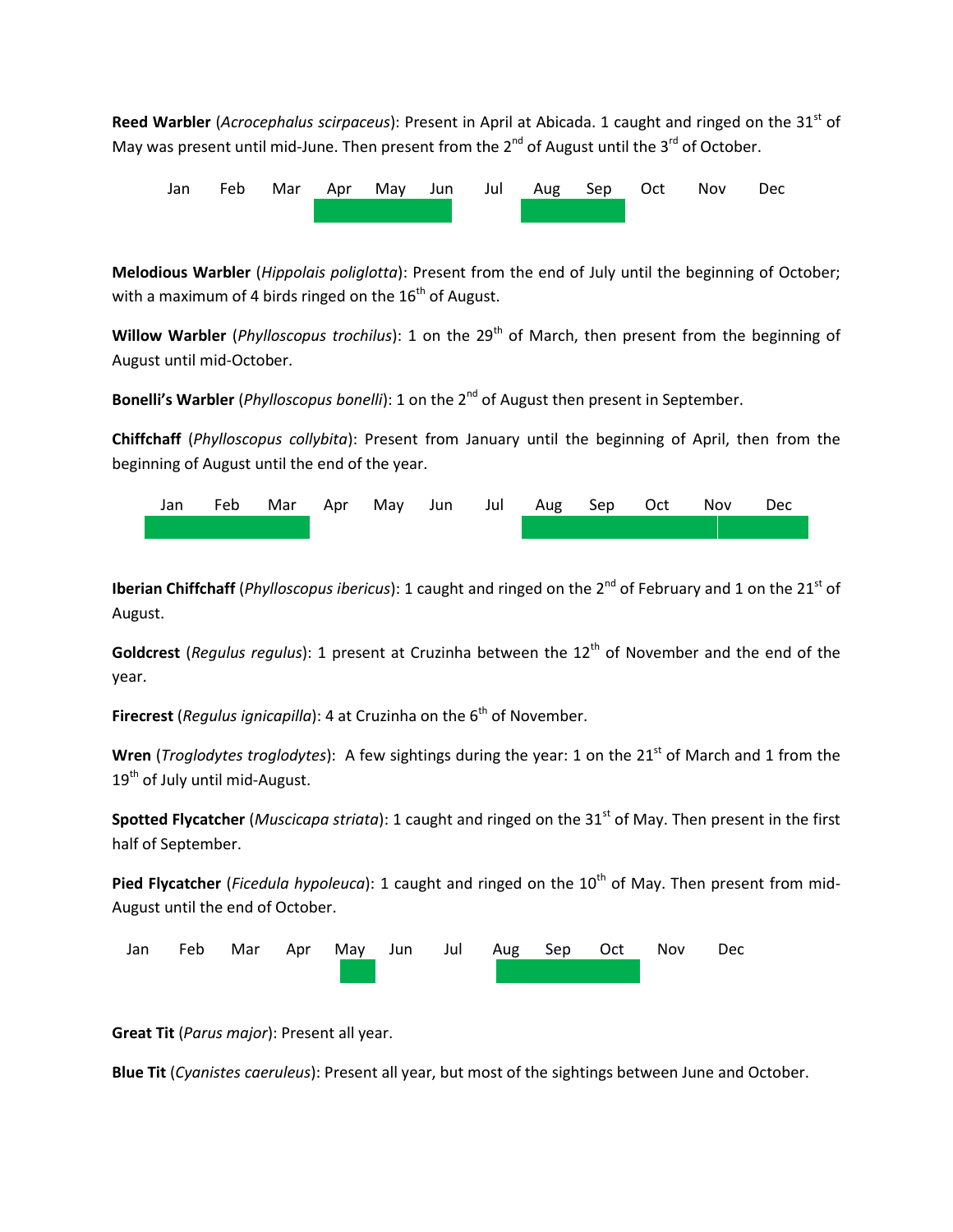**Short-toed Treecreeper** (*Certhia brachydactyla*): A few sightings during the year: 1 on the 9<sup>th</sup> of February, 1 on the 21<sup>st</sup> of March, 1 in August and September, 1 on the 13<sup>th</sup> of October and 1 on the 26<sup>th</sup> of November and  $6<sup>th</sup>$  of December.



**Iberian Grey Shrike** (*Lanius meridionalis*): 1 on the 15<sup>th</sup> of January (only winter record), 1 on the 15<sup>th</sup> of August, 1 on the 22<sup>nd</sup> of September, 1 on the 12<sup>th</sup> of October and 1 on the 5<sup>th</sup> of December.



**Woodchat Shrike** (*Lanius senator*): Present from the 16<sup>th</sup> of March until the end of September, with a maximum of 12 birds on the  $28<sup>th</sup>$  of March.



**Azure-winged Magpie** (*Cyanopica cyanus*): Present all year.

**Magpie** (*Pica pica*): 1 at the Western Marsh on the 3<sup>rd</sup> of March.

**Jay** (*Garrulus glandarius*): 1 on the 5<sup>th</sup> of July and 1 on the 8<sup>th</sup> October, both at the Western Marsh.

Jackdaw (Corvus monedula): Present during the first half of January then, 2 on the 29<sup>th</sup> of March and 1 on the 5<sup>th</sup> of June. Only two records in autumn: 1 on the 20<sup>th</sup> of September and 2 on the 31<sup>st</sup> of October.



Raven (*Corvus corax*): 1 at the Western Marsh on the 4<sup>th</sup> of April.

**Common Starling** (*Sturnus vulgaris*): Between 2 and 4 present at the Western Marsh in February. Then a maximum of 10 birds seen at the Western Marsh; present from the end of September until the end of the year.



**Spotless Starling** (*Sturnus unicolor*): Present all year.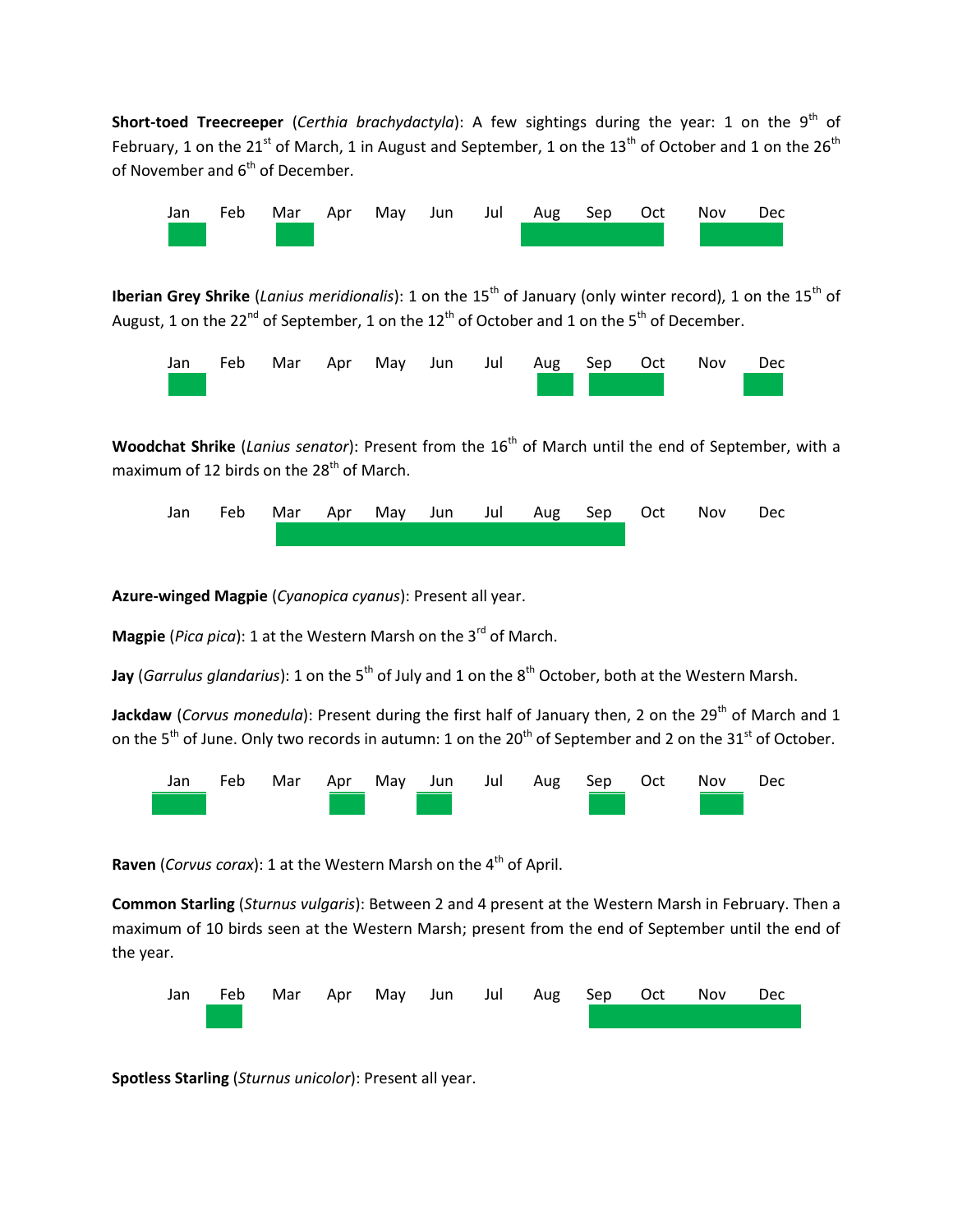**Rose-coloured Starling** (*Pastor roseus*): 1 adult male at the Western Marsh between the 11<sup>th</sup> of April and the  $3<sup>rd</sup>$  of May.

Golden Oriole (*Oriolus oriolus*): First detected on the 27<sup>th</sup> of April, then present until mid-September.



**House Sparrow** (*Passer domesticus*): Present all year.

**Spanish Sparrow** (*Passer hispaniolensis*): Present from January to the beginning of February, 1 spring record of a bird on the 12th of April. Then present from the end of September until the end of the year (about 20 birds).



**Chaffinch** (*Fringilla coelebs*): Present from January to the end of March and from mid-October until the end of the year.

**Linnet** (*Carduelis cannabina*): Present all year.

**Goldfinch** (*Carduelis carduelis*): Present all year.

**Greenfinch** (*Carduelis chloris*): Present all year.

**Siskin** (*Carduelis spinus*): 1 on the 12<sup>th</sup> of November

**Serin** (*Serinus serinus*): Present all year.

**Reed Bunting** (*Emberiza schoeniclus*): 1 at the Western Marsh on the 31<sup>st</sup> of January, 1 on the 11<sup>th</sup> and 2 on the 29<sup>th</sup> of February at Abicada, 1 on the 5<sup>th</sup> of December at the Western Marsh.

**Corn Bunting** (*Emberiza calandra*): Present all year.

**Rose-ringed Parakeet** (*Psittacula krameri*): 1 record in January.

**Common Pet Parakeet** (*Melopsittacus undulatus*): 1 yellow morph at Abicada on 12<sup>th</sup> of June .

**Fisher's Lovebird** (*Agapornis fisheri*): 1 found dead at Cruzinha on the 13<sup>th</sup> of November.

**Waxbill** (*Estrilda astrild*): Present all year.